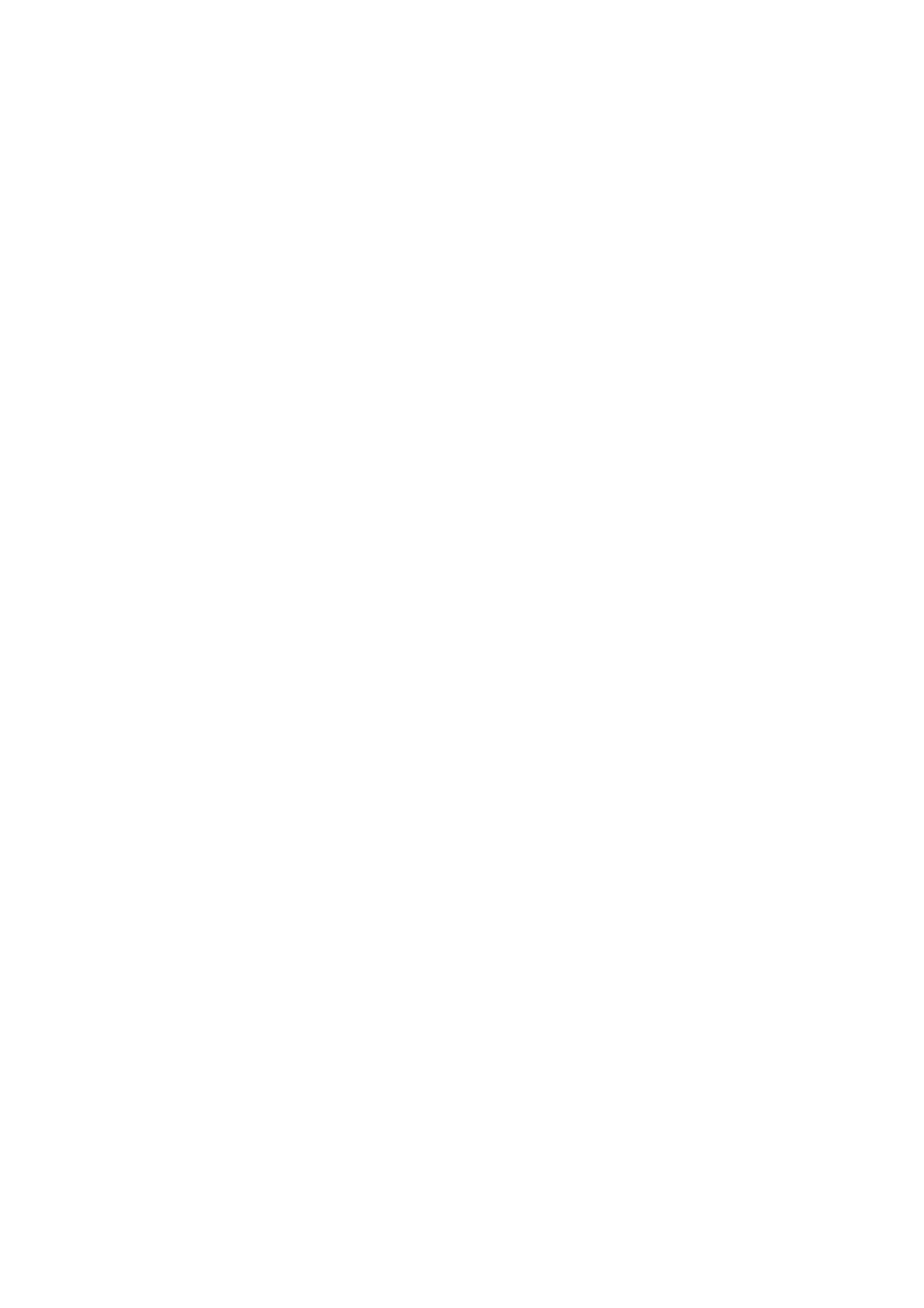Authentication methods for Red Hat CloudForms

Red Hat CloudForms Documentation Team cloudforms-docs@redhat.com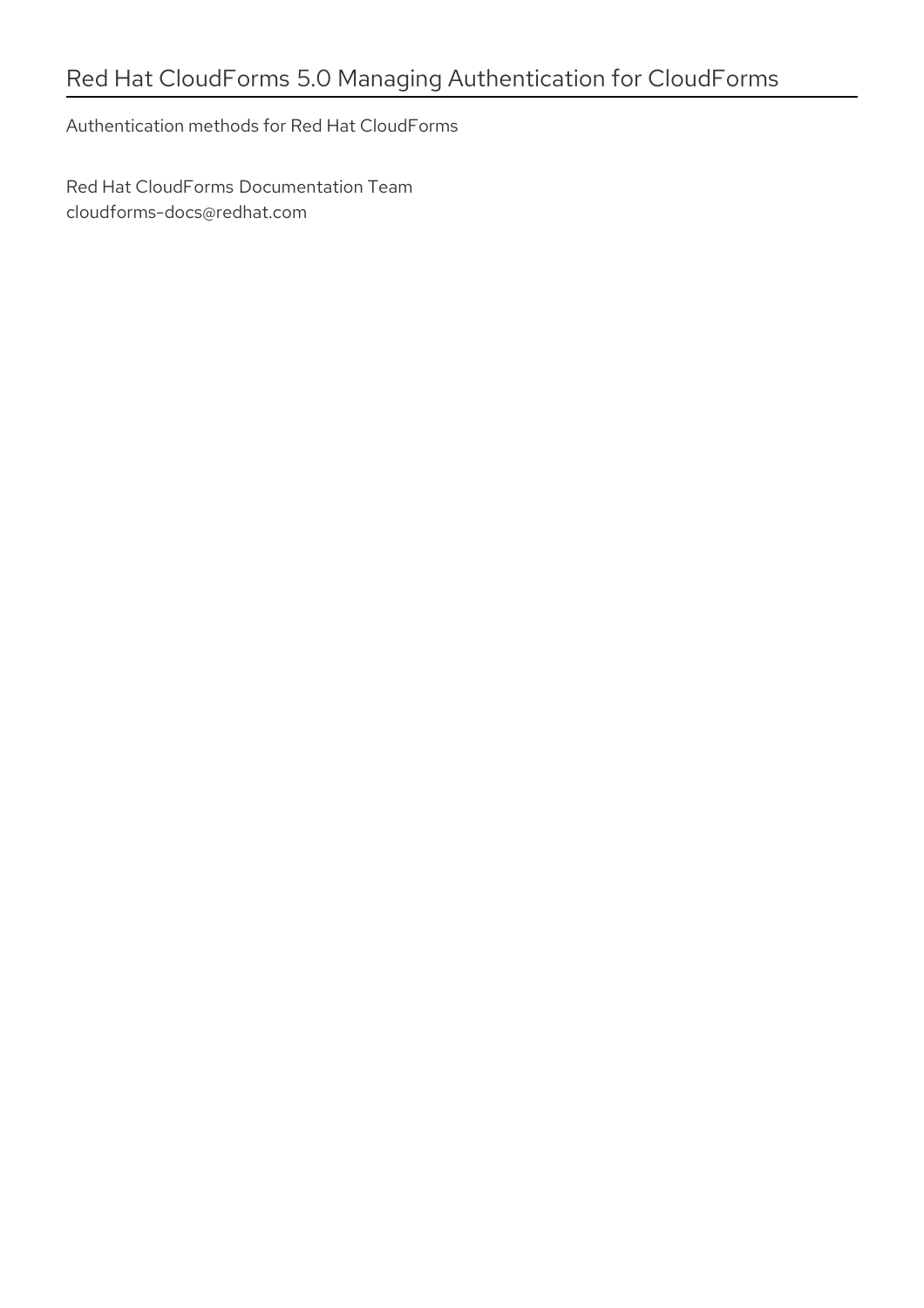### Legal Notice

Copyright © 2020 Red Hat, Inc.

The text of and illustrations in this document are licensed by Red Hat under a Creative Commons Attribution–Share Alike 3.0 Unported license ("CC-BY-SA"). An explanation of CC-BY-SA is available at

http://creativecommons.org/licenses/by-sa/3.0/

. In accordance with CC-BY-SA, if you distribute this document or an adaptation of it, you must provide the URL for the original version.

Red Hat, as the licensor of this document, waives the right to enforce, and agrees not to assert, Section 4d of CC-BY-SA to the fullest extent permitted by applicable law.

Red Hat, Red Hat Enterprise Linux, the Shadowman logo, the Red Hat logo, JBoss, OpenShift, Fedora, the Infinity logo, and RHCE are trademarks of Red Hat, Inc., registered in the United States and other countries.

Linux ® is the registered trademark of Linus Torvalds in the United States and other countries.

Java ® is a registered trademark of Oracle and/or its affiliates.

XFS ® is a trademark of Silicon Graphics International Corp. or its subsidiaries in the United States and/or other countries.

MySQL<sup>®</sup> is a registered trademark of MySQL AB in the United States, the European Union and other countries.

Node.js ® is an official trademark of Joyent. Red Hat is not formally related to or endorsed by the official Joyent Node.js open source or commercial project.

The OpenStack ® Word Mark and OpenStack logo are either registered trademarks/service marks or trademarks/service marks of the OpenStack Foundation, in the United States and other countries and are used with the OpenStack Foundation's permission. We are not affiliated with, endorsed or sponsored by the OpenStack Foundation, or the OpenStack community.

All other trademarks are the property of their respective owners.

### Abstract

This guide provides instructions for configuring and managing authentication on Red Hat CloudForms. Authentication with CloudForms can be configured using the local database, or authentication systems such as Red Hat Identity Management (IdM), Red Hat Single Sign-On (SSO), Active Directory (AD), or AWS Identity and Access Management (IAM), through protocols such as LDAP and SAML. If you have a suggestion for improving this guide or have found an error, please submit a Bugzilla report at http://bugzilla.redhat.com against Red Hat CloudForms Management Engine for the Documentation component. Please provide specific details, such as the section number, guide name, and CloudForms version so we can easily locate the content.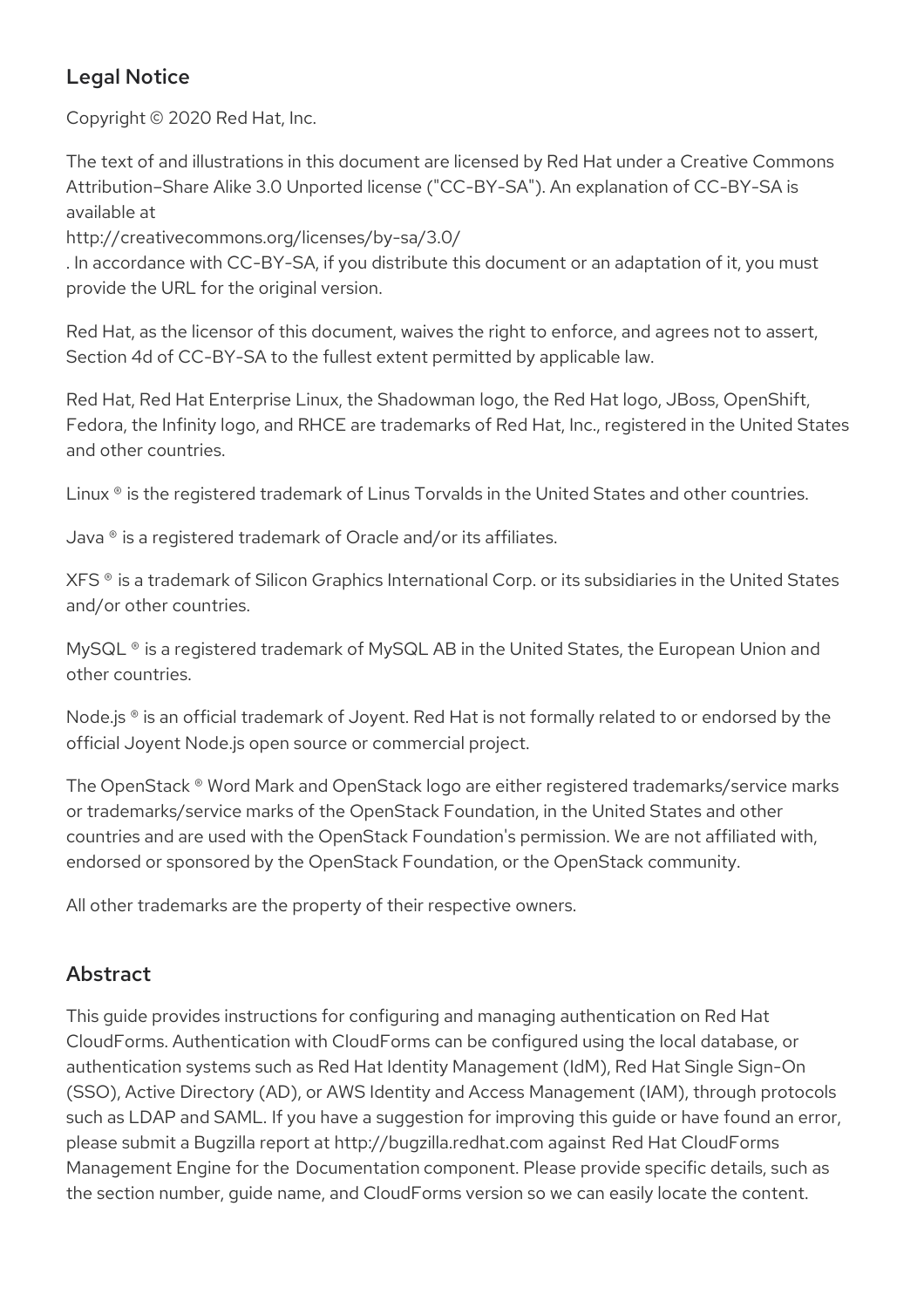### Table of Contents

| 1.1. CONFIGURING AUTHENTICATION SETTINGS IN CLOUDFORMS                                            |    |
|---------------------------------------------------------------------------------------------------|----|
| CHAPTER 2. CONFIGURING LDAP AUTHENTICATION WITH IDM AND ACTIVE DIRECTORY  4                       |    |
| 2.1. CONFIGURING LDAP OR LDAPS AUTHENTICATION                                                     |    |
| 2.2. ADDING TRUSTED FORESTS                                                                       |    |
| 2.3. ASSIGNING CLOUDFORMS ACCOUNT ROLES USING LDAP GROUPS                                         |    |
| 2.3.1. Mapping Existing LDAP Groups to CloudForms User Account Roles                              |    |
| 2.3.2. Creating LDAP Groups Based on CloudForms Account Roles                                     |    |
| 2.4. CONFIGURING LOOKUP PRIORITY FOR LDAP GROUPS                                                  |    |
| 2.5. TESTING LDAP CONFIGURATION                                                                   |    |
| 2.6. TROUBLESHOOTING LDAP CONFIGURATION                                                           |    |
|                                                                                                   |    |
| CHAPTER 4. CONFIGURING IDENTITY MANAGEMENT (EXTERNAL AUTHENTICATION) WITH                         |    |
| 4.1. CONFIGURING AUTHENTICATION WITH IPA                                                          |    |
| 4.1.1. External Authentication Requirements                                                       |    |
| 4.1.2. Configuring the Appliance for External Authentication                                      |    |
| 4.1.3. Reverting to Internal Database Authentication                                              |    |
| 4.1.4. Optional Configuration Using the Appliance Console CLI                                     |    |
| 4.2. CONFIGURING AUTHENTICATION WITH ACTIVE DIRECTORY                                             |    |
| 4.2.1. Connecting CloudForms to an Active Directory Domain                                        |    |
| 4.2.2. Mapping Active Directory Users to CloudForms User Roles                                    |    |
| 4.3. CONFIGURING FEDERATED AUTHENTICATION WITH SAML                                               | 22 |
| 4.3.1. Configuring Authentication with SAML and Red Hat Single Sign-On (RH-SSO)                   | 22 |
| 4.3.1.1. Configuring the HTTP Server for SAML Authentication with Red Hat Single Sign-On (RH-SSO) | 22 |
| 4.3.1.2. Configuring SAML Authentication in the CloudForms User Interface                         | 24 |
| 4.3.2. SAML Assertions                                                                            | 25 |
| 4.3.3. Re-enabling Local Login (Optional)                                                         | 26 |
| 4.4. TROUBLESHOOTING EXTERNAL AUTHENTICATION CONFIGURATION                                        | 27 |
| 4.4.1. Additional Troubleshooting Tips                                                            | 27 |
|                                                                                                   |    |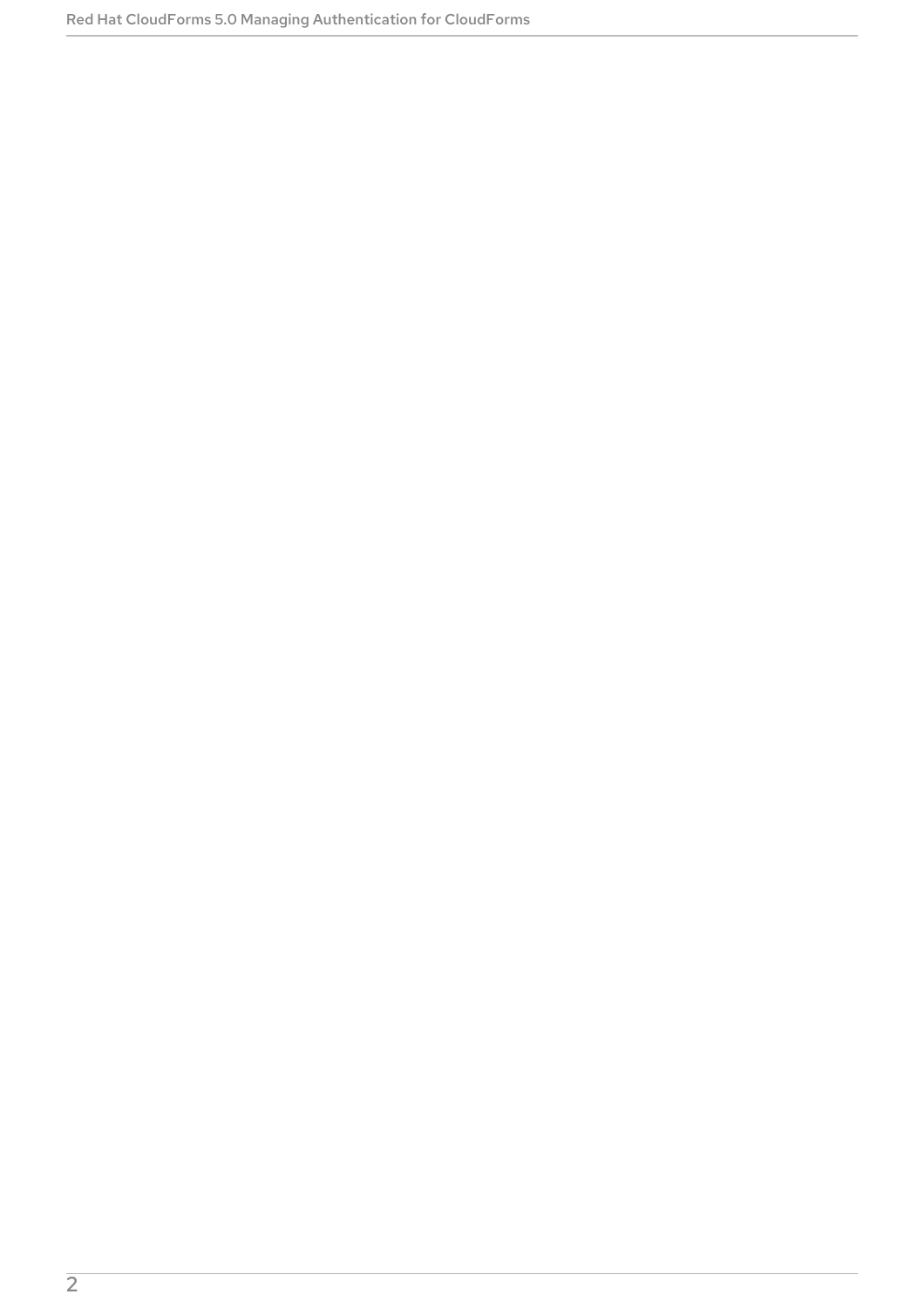### <span id="page-6-0"></span>CHAPTER 1. INTRODUCTION TO AUTHENTICATION IN CLOUDFORMS

Red Hat CloudForms provides several methods to authenticate users. Authentication can be configured from CloudForms using the local database, or CloudForms can use protocols such as LDAP and SAML to connect to a pre-configured authentication system such as Red Hat Identity Management (IdM), Red Hat Single Sign-On (SSO), Active Directory (AD), or AWS Identity and Access Management (IAM) to use existing user accounts and groups.

This guide provides instructions to configure authentication management in your CloudForms environment as an administrative user.

After completing the setup of an authentication system, users can log in with their credentials.



#### **NOTE**

For further information on managing users, groups, and account roles, see Access Control in *General [Configuration](https://access.redhat.com/documentation/en-us/red_hat_cloudforms/4.7/html-single/general_configuration/#access-control)*.

### <span id="page-6-1"></span>1.1. CONFIGURING AUTHENTICATION SETTINGS IN CLOUDFORMS

As the admin user, configure your authentication method from the Authentication tab in the Configuration menu.

To change authentication settings:

- 1. Click  $\bullet$  (Configuration).
- 2. Select your server in the Settings accordion.
- 3. Select the Authentication tab.
- 4. Use Session Timeout to set the period of inactivity before a user is logged out of the console.
- 5. Set the authentication method in Mode from the following methods:
	- To configure authentication locally using the Virtual Management Database (VMDB), choose Database. This is the default method. See [Creating](https://access.redhat.com/documentation/en-us/red_hat_cloudforms/4.5/html-single/general_configuration/#creating_a_user) a User in *General Configuration* to create users from CloudForms.
	- To configure LDAP-based authentication to use with IdM or Active Directory, choose LDAP or LDAPS, see Chapter 2, *Configuring LDAP [Authentication](#page-11-1) with IdM and Active Directory* for configuration steps.
	- To configure Amazon AWS Identity and Access Management (IAM) authentication, choose Amazon, see Chapter 3, *Configuring AWS Identity and Access Management (IAM) [Authentication](#page-17-1)* for configuration steps.
	- To configure federated authentication to use with IdM or Red Hat Single Sign-On (SSO), choose External (httpd) and follow the steps for your authentication method in Chapter 4, *Configuring Identity Management (External [Authentication\)](#page-24-1) with CloudForms* .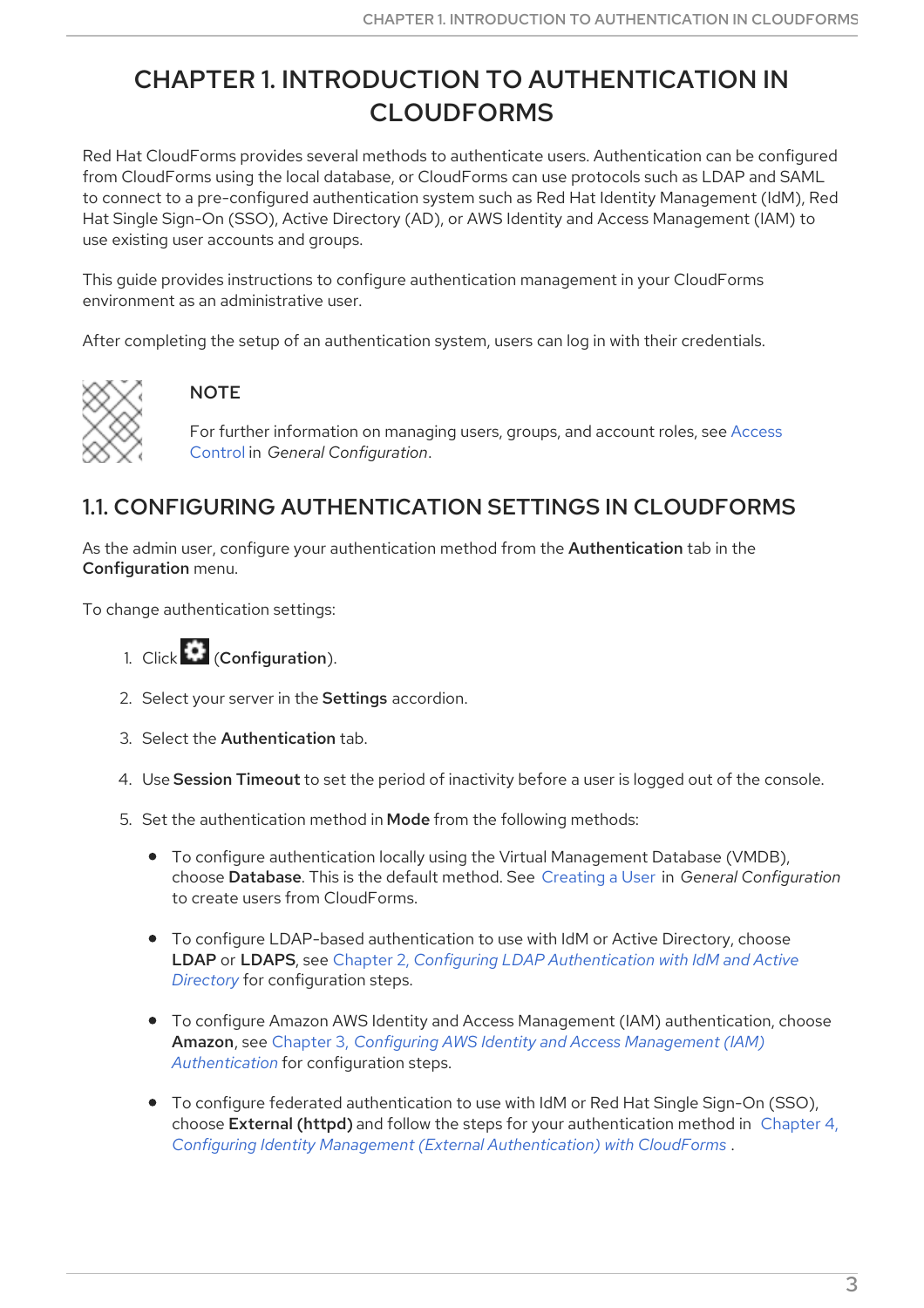### <span id="page-7-0"></span>CHAPTER 2. CONFIGURING LDAP AUTHENTICATION WITH IDM AND ACTIVE DIRECTORY

Select LDAP or LDAPS to configure CloudForms authentication using Red Hat Identity Management (IdM), Active Directory, or another identity management service that uses LDAP protocol.

If you choose LDAP or LDAPS as your authentication mode, the required parameters are exposed under LDAP Settings. Be sure to validate your settings before saving them.



#### IMPORTANT

This procedure requires a preconfigured authentication system such as Red Hat Identity Management (IdM) or Active Directory (AD) with user groups configured.

LDAP authentication for CloudForms requires group membership to be defined by the LDAP RFC 2307 schema, where group members are listed by name in the member UID attribute.

For more information about Red Hat Identity Management, see the Linux Domain Identity, Authentication, and Policy Guide and related Red Hat Enterprise Linux [documentation.](https://access.redhat.com/documentation/en-us/red_hat_enterprise_linux/7/html/linux_domain_identity_authentication_and_policy_guide/index)

### <span id="page-7-1"></span>2.1. CONFIGURING LDAP OR LDAPS AUTHENTICATION

To configure CloudForms to use LDAP for authentication:

- 1. Click (Configuration).
- 2. Select your server in the Settings accordion.
- 3. Select the Authentication tab.
- 4. Select a Session Timeout to set the period of inactivity before a user is logged out of the console.
- 5. Select LDAP or LDAPS from the Mode list. This exposes additional required parameters under LDAP Settings.
- 6. Configure your LDAP Settings (the following example configures an IdM directory server):
	- Use LDAP Host Names to specify the fully qualified domain names of your directory servers. CloudForms will search each host name in order until it finds one that authenticates the user. Note, CloudForms supports using a maximum of three possible LDAP Host Names.
	- Use LDAP Port to specify the port for your directory server. The default is 389 for LDAP and 636 for LDAPS
	- From the User Type list, select one of the following and configure the values for your directory server:
		- User Principal Name: Type the user name in the format of *user@domainname*, for example, *dbright@acme.com*. (In this case, the user would log on as *dbright*.)
		- Email Address: Logs in with the user's email address.
		- Distinguished Name(CN=<user>): Uses the common name for the user. Be sure to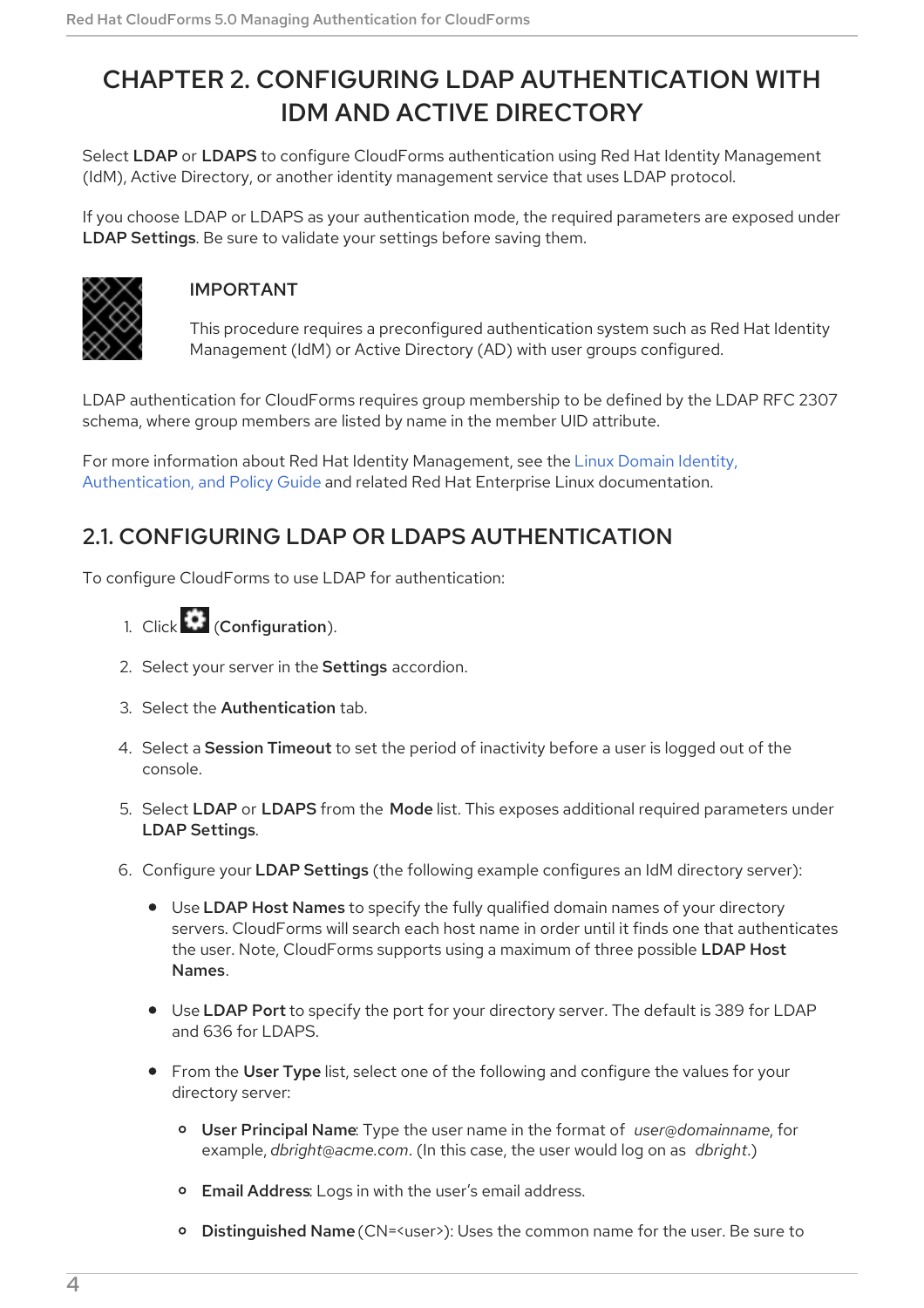enter the correct User Suffix and Distinguished Name option for your directory service implementation: for example, *cn=dan bright,ou=users,dc=acme,dc=com*. (The user logs on as *dan bright*.)

- Distinguished Name(UID=<user>): Uses the user ID (UID). Be sure to enter the correct User Suffix and Distinguished Nameoption for your directory service implementation: for example, *uid=dan bright,ou=users,dc=acme,dc=com*. (The user logs on as *dan bright*.)
- **SAM Account Name:** User logon for Active Directory clients and servers using legacy Windows versions. You must also configure the **Domain Prefix** in the next field when selecting this option.
- Specify the Domain Prefix if you are configuring an Active Directory LDAP host, and selected SAM Account Nameas the User Type. This field represents the prefix name in the Active Directory domain. Together with the SAM account name, this constructs the fully qualified user name in the format <domain\_prefix>\<user>.
- Specify the User Suffix, such as *acme.com* for User Principal Nameor *cn=users,dc=acme,dc=com* for Distinguished Name, in Base DN.



#### **NOTE**

The **ldapsearch(1)** command can be used to get details of your LDAP settings. To get details related to a specific user, run:

# ldapsearch -D "cn=directory manager" -H ldap://www.acme.com:389 -b "dc=acme,dc=com" -s sub "(objectclass=\*)" -w password | grep -i dbright

To search for your directory server's distinguished name (DN) values, run:

# ldapsearch -D "cn=directory manager" -H ldap://www.acme.com:389 -b "dc=acme,dc=com" -s sub "(objectclass=\*)" -w password

Example: LDAP Configuration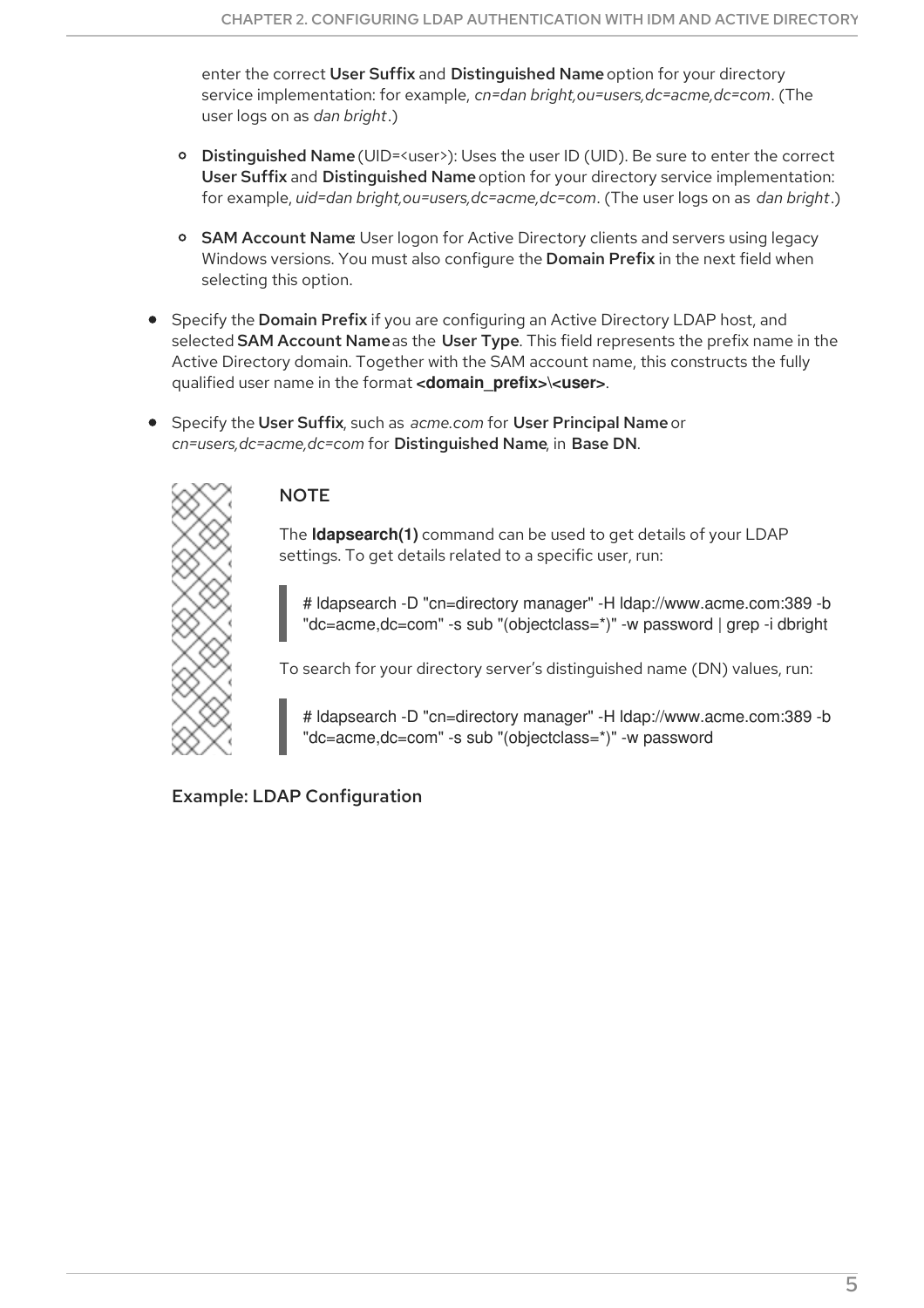| Server                                                              | Authentication                                                             | Workers                     | Custom Logos                            | Advanced     |      |                  |                |                |                      |
|---------------------------------------------------------------------|----------------------------------------------------------------------------|-----------------------------|-----------------------------------------|--------------|------|------------------|----------------|----------------|----------------------|
| Authentication                                                      |                                                                            |                             |                                         |              |      |                  |                |                |                      |
|                                                                     | <b>Session Timeout</b>                                                     | $1 \vee$ $h \cdot 0 \vee m$ |                                         |              |      |                  |                |                |                      |
|                                                                     | Mode                                                                       | LDAP                        |                                         | $\checkmark$ |      |                  |                |                |                      |
| <b>LDAP Settings</b>                                                |                                                                            |                             |                                         |              |      |                  |                |                |                      |
|                                                                     | <b>LDAP Host Names</b>                                                     | idm2.lab.local              |                                         |              |      |                  |                |                |                      |
|                                                                     |                                                                            |                             |                                         |              |      |                  |                |                |                      |
|                                                                     |                                                                            |                             |                                         |              |      |                  |                |                |                      |
|                                                                     |                                                                            |                             |                                         |              |      |                  |                |                |                      |
|                                                                     | <b>LDAP Port</b>                                                           | 389                         |                                         |              |      |                  |                |                |                      |
|                                                                     | User Type                                                                  | User Principal Name         |                                         | $\lor$       |      |                  |                |                |                      |
|                                                                     | Domain Prefix: < domain>\                                                  |                             |                                         |              |      |                  |                |                |                      |
|                                                                     | <user></user>                                                              |                             |                                         |              |      |                  |                |                |                      |
|                                                                     | User Suffix: <user>@</user>                                                | lab.local                   |                                         |              |      |                  |                |                |                      |
| Role Settings                                                       |                                                                            |                             |                                         |              |      |                  |                |                |                      |
|                                                                     | Get User Groups from LDAP                                                  | ✔                           |                                         |              |      |                  |                |                |                      |
|                                                                     | Get Roles from Home Forest                                                 | ✔                           |                                         |              |      |                  |                |                |                      |
|                                                                     | <b>Follow Referrals</b>                                                    | ✔                           |                                         |              |      |                  |                |                |                      |
|                                                                     | Base DN                                                                    |                             | cn=users, cn=accounts, dc=lab, dc=local |              |      |                  |                |                |                      |
| uid=svc-Idap,cn=users,cn=accounts,dc=lab,dc=local<br><b>Bind DN</b> |                                                                            |                             |                                         |              |      |                  |                |                |                      |
| <b>Bind Password</b><br>                                            |                                                                            |                             |                                         |              |      |                  |                |                |                      |
|                                                                     |                                                                            |                             |                                         |              |      |                  |                | Validate       |                      |
|                                                                     | Trusted Forest Settings                                                    |                             |                                         |              |      |                  |                |                |                      |
|                                                                     | LDAP Hostname                                                              |                             |                                         |              | Mode | <b>LDAP Port</b> | <b>Base DN</b> | <b>Bind DN</b> | <b>Bind Password</b> |
| $\ddot{}$                                                           | <click a="" create="" forest="" new="" on="" row="" this="" to=""></click> |                             |                                         |              |      |                  |                |                |                      |
|                                                                     |                                                                            |                             |                                         |              |      |                  |                |                |                      |
|                                                                     |                                                                            |                             |                                         |              |      |                  |                |                |                      |

- 7. Configure your Role Settings: In both LDAP and LDAPS, you can use groups from your directory service to set the role for the authenticated LDAP user. The LDAP user must be assigned one of the account role groups. See Section 2.3, "Assigning [CloudForms](#page-13-1) Account Roles Using LDAP Groups" for more information.
	- For LDAP users not belonging to a group:
		- o Select a CloudForms group from the Default Group for Userslist. This default group can be used for all LDAP users who use LDAP for authentication only. Do not select Get User Groups from LDAP, which will hide the Default Group for Usersoption.
	- For LDAP users belonging to a group:
		- o Select Get User Groups from LDAP to retrieve the user's group membership from LDAP. This looks up all groups in the directory server for the user attempting to log in. This group list is matched against the available groups configured in CloudForms. Once a match is found, the role associated with the matching group identifies the authority the user will have on CloudForms. This requires group names on the directory server to match CloudForms group names. Selecting this box enables user records to be automatically created in CloudForms when a user logs in.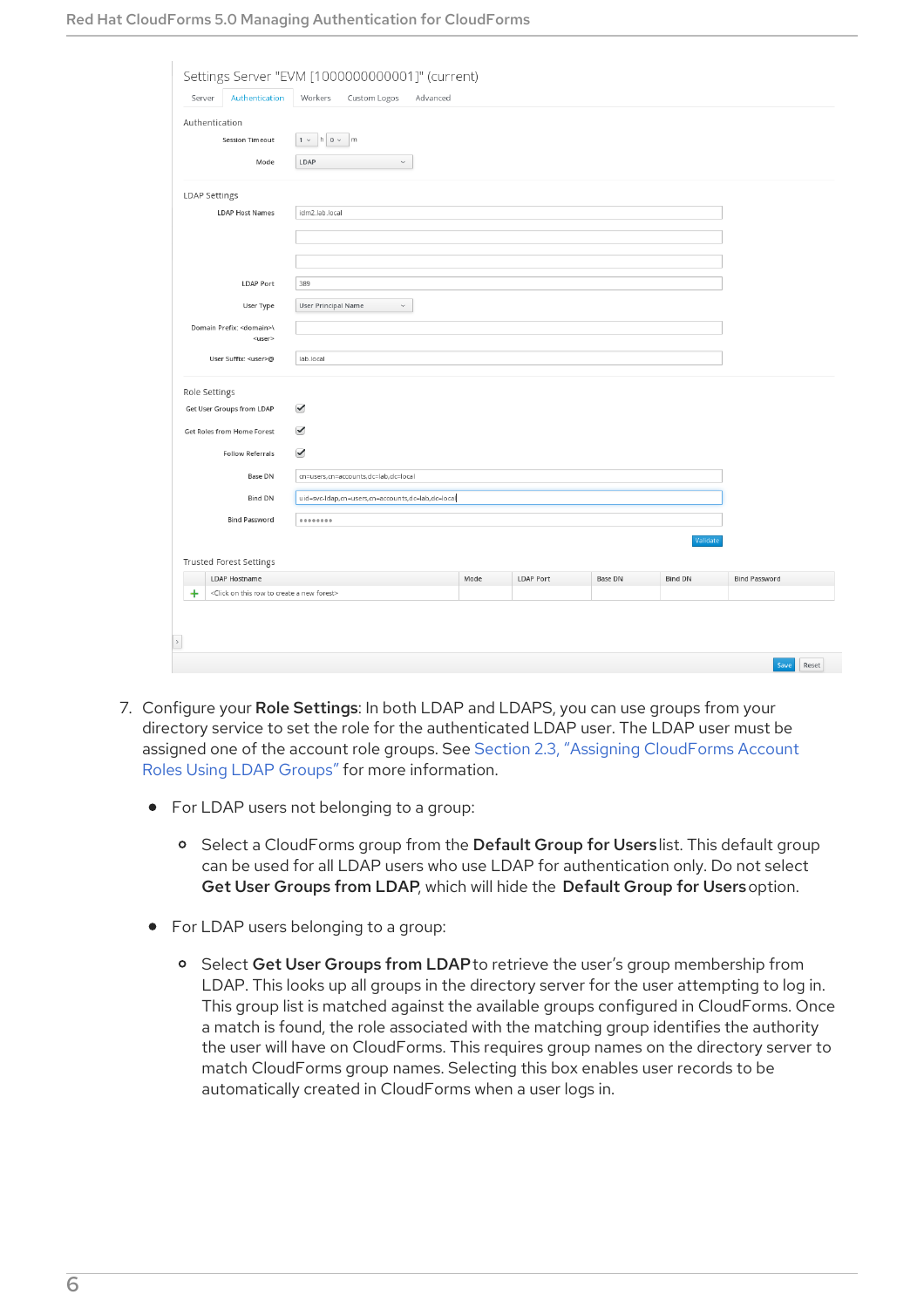

### IMPORTANT

If you do not select Get User Groups from LDAP, the user must be defined in the VMDB where the User ID is the same as the user's name in your directory service typed in lowercase. See [Creating](https://access.redhat.com/documentation/en-us/red_hat_cloudforms/4.7/html-single/general_configuration/#creating_a_user) a User in *General Configuration* for steps on creating users.

### **NOTE**

If your LDAP directory uses the **groupMembership** attribute to contain a user's group membership, you can use a multi-value attribute to look up a user's groups in CloudForms. This is not the default CloudForms behaviour, and must be enabled manually in the advanced settings. After configuring your LDAP settings, update the default CloudForms LDAP configuration to support **groupMembership** in Configuration → Settings → Advanced by changing **group\_attribute: memberof** to **:group\_attribute: groupmembership**.

o Select Get Groups from Home Forest to use the LDAP groups from the LDAP user's home forest. This will allow you to discover groups on your directory server and create CloudForms groups based on your directory server's group names. Any user logging in will be assigned to that group. This option is only displayed when Get User Groups from LDAP is selected.



#### **NOTE**

In most environments, it is recommended to select both the Get User Groups from LDAP and Get Groups from Home Forestoptions.

- o Select Follow Referrals to look up and bind a user that exists in a domain other than the one configured in the LDAP authentication settings.
- o Specify the user name to bind to the directory server in Bind DN. This user must have read access to all users and groups that will be used for CloudForms authentication and role assignment, for example, a service account user with access to all LDAP users (named *svc-ldap* in this example).
- Enter the password for the Bind DN user in Bind Password.
- 8. Click Validate to verify your settings.
- 9. Click Save.

LDAP authentication is now configured in your CloudForms environment.

To use a multi-value attribute to look up LDAP group membership, update the **group\_attribute** field in the CloudForms advanced settings. In Configuration → Settings → Advanced, change **group\_attribute: memberof** to **:group\_attribute: groupmembership**.

To assign account roles using LDAP groups, see Section 2.3, "Assigning [CloudForms](#page-13-1) Account Roles Using LDAP Groups".

### <span id="page-10-0"></span>2.2. ADDING TRUSTED FORESTS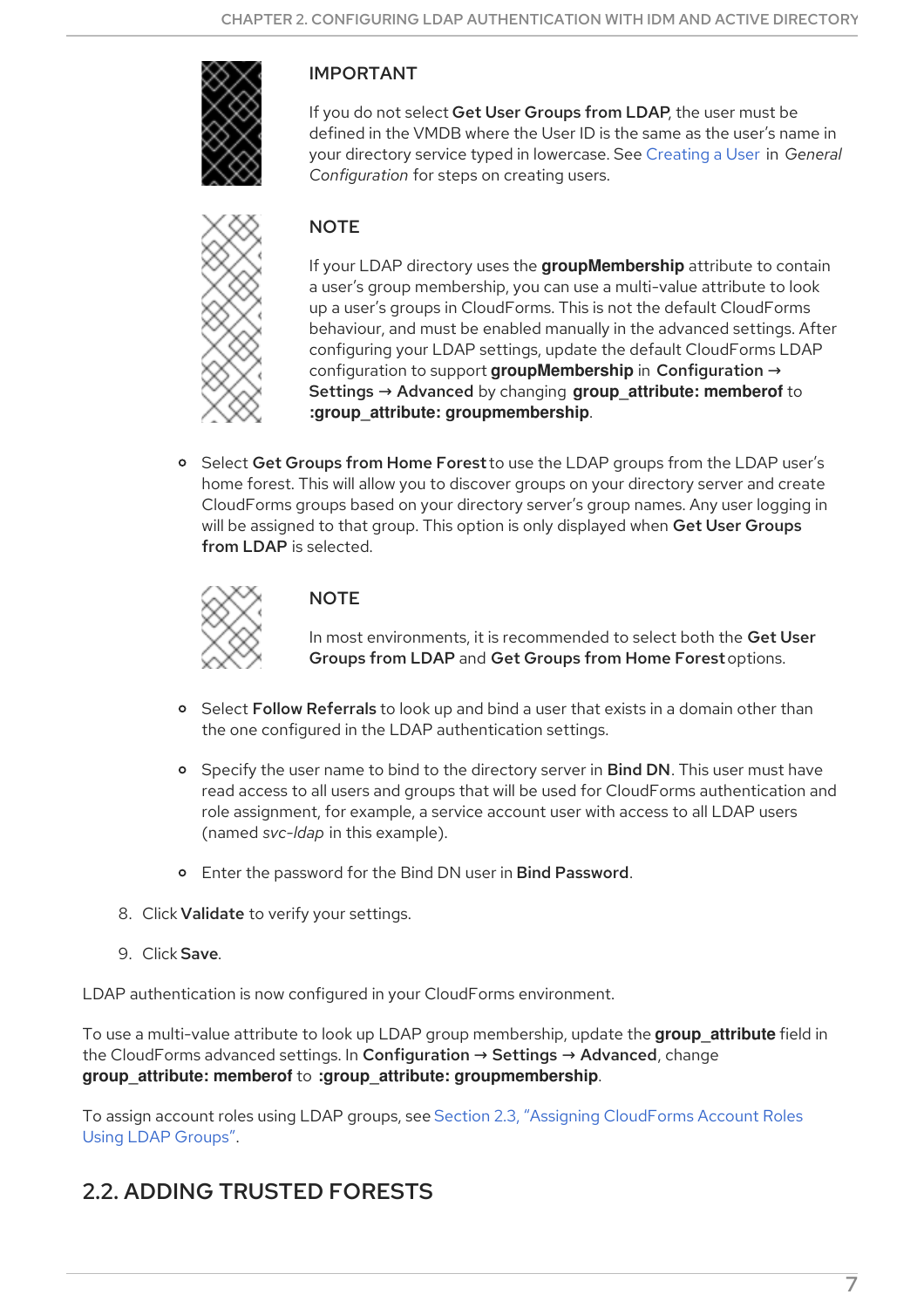<span id="page-11-1"></span>Optionally, if a user has group memberships in another LDAP forest, specify the settings to access the memberships in the trusted forest.

When trusted forests are added to the authentication configuration, they are used only for finding groups that a user is a member of. CloudForms will first collect all of the user's groups from the primary LDAP directory. Then it will collect any additional groups that the user is a member of from all of the configured forests.

The collected LDAP groups are used to match, by name, against the groups defined in CloudForms. The user must be a member of at least one matching LDAP group to be successfully authenticated.

To add another trusted forest:

- 1. Click  $\bullet$  (Configuration).
- 2. Select your server in the Settings accordion.
- 3. Select the Authentication tab.
- 4. Select Get User Groups from LDAP, and enter all items in the Role Settings area.
- 5. In the Trusted Forest Settings area, click (Click to add a new forest).
- 6. Enter the LDAP Host Name, select a Mode, and enter an LDAP Port, Base DN, Bind DN, and Bind Password.
- 7. Click Save.

After adding other trusted LDAP forests, you can then change the order in which CloudForms looks up the forests for [authentication.](#page-15-2) For instructions, see Section 2.4, "Configuring Lookup Priority for LDAP Groups".

### <span id="page-11-0"></span>2.3. ASSIGNING CLOUDFORMS ACCOUNT ROLES USING LDAP **GROUPS**

After configuring LDAP authentication as described in Chapter 2, *Configuring LDAP [Authentication](#page-11-1) with IdM and Active Directory*, you can associate CloudForms account roles with your LDAP users. The LDAP directory server defines the groups and users for CloudForms, while CloudForms defines the account roles, and maps the roles to the privileges the LDAP user has.

There are two ways to associate your LDAP groups with CloudForms account roles:

- Create groups in CloudForms that match your existing LDAP groups by name, and assign the groups account roles; or
- Create groups on your directory server based on the default account roles in CloudForms.

The users in your LDAP groups then inherit the CloudForms account roles for the LDAP group(s) they are in.

The authentication process then happens as such:

1. *LDAPuser1* attempts to log into CloudForms, so CloudForms queries the directory server to verify it knows *LDAPuser1*.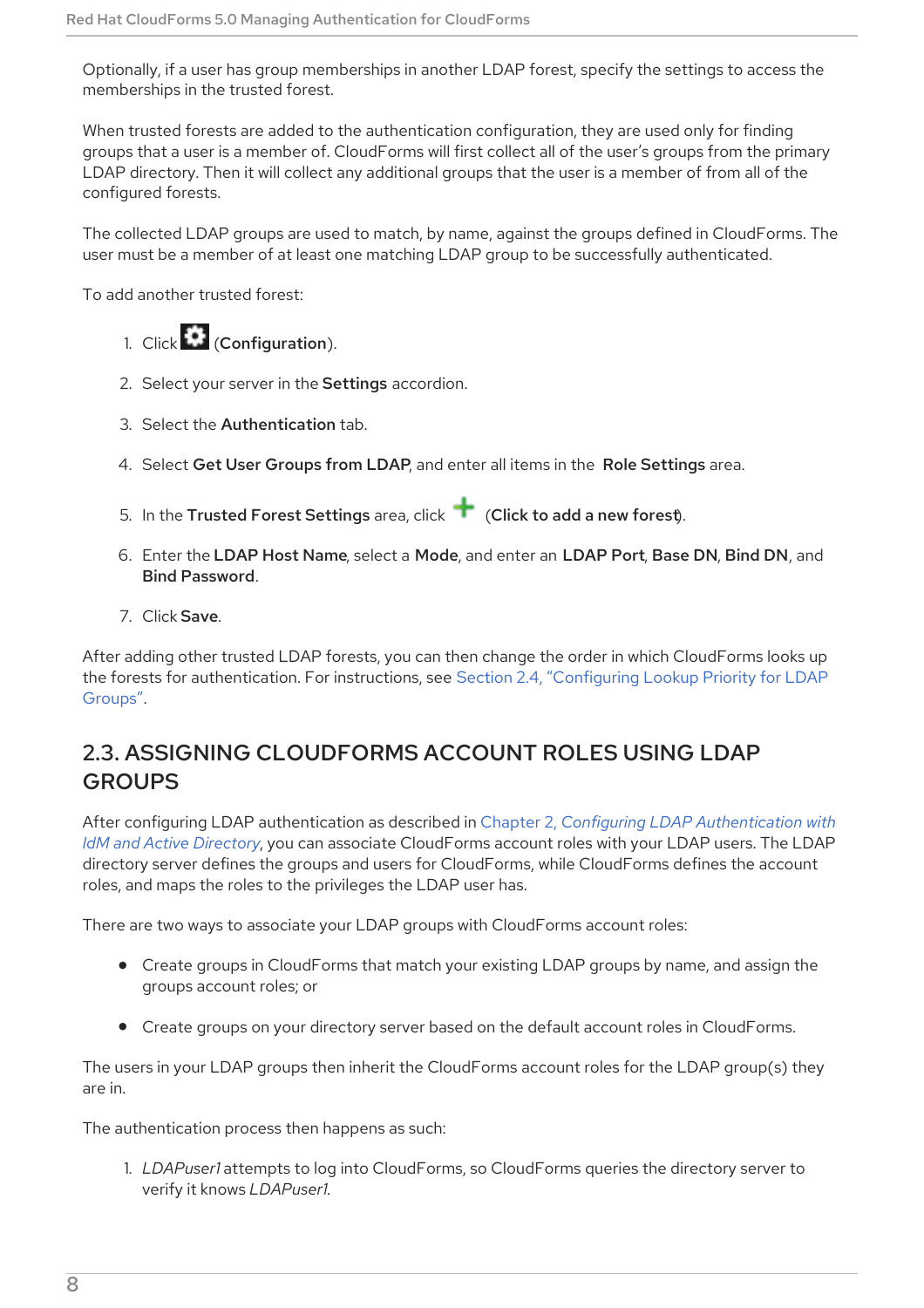- 2. The directory server then confirms that it knows *LDAPuser1*, and provides information about the LDAP groups *LDAPuser1* belongs to: *Group1*.
- 3. CloudForms then looks up *Group1*, and discovers that *Group1* is associated with *Role1*.
- 4. CloudForms then associates *LDAPuser1* with *Group1* in CloudForms, and then allows the user to perform tasks allowable by that role.

#### <span id="page-12-0"></span>2.3.1. Mapping Existing LDAP Groups to CloudForms User Account Roles

This section provides instructions for mapping your existing LDAP groups to account roles in CloudForms. As a result, the users in the LDAP group will then be assigned to the CloudForms roles associated with that group.

- 1. Click  $\bullet$  (Configuration).
- 2. Click the Access Control accordion, then click Groups.
- 3. Click  $\bullet$  (Configuration), and  $\bullet$  (Add a new Group) to create a group.
- 4. There are two ways to specify the group to use:
	- In the Description field, enter the common name (*cn*) for your existing LDAP group assigned to users requiring access to CloudForms.
	- Select Look Up LDAP Groups to find a list of groups assigned to a specific user in LDAP, then use the LDAP Group for Userlist to choose a group.
		- a. In User to Look Up, enter the common name (*cn*) for a user in your LDAP group.
		- b. Enter the Username.
		- c. In Password, enter the user's password. Click Retrieve.
- 5. Select a Role to map to the group.
- 6. Select a Project/Tenant to map to the group.

Adding a new Group

| Group Information  |                                                    |          |
|--------------------|----------------------------------------------------|----------|
| Description        | idm-users                                          |          |
|                    | (Look Up LDAP Groups)                              |          |
| Role               | EvmRole-administrator<br>$\checkmark$              |          |
| Project/Tenant     | My Company<br>$\checkmark$                         |          |
| LDAP Group Look Up |                                                    |          |
| User to Look Up    | cn=idm-users,cn=groups,cn=accounts,dc=lab,dc=local |          |
| Username           | uid=dbright,cn=users,cn=accounts,dc=lab,dc=local   |          |
| Password           |                                                    |          |
|                    |                                                    | Retrieve |

- 7. Select any filters to apply to what this group can view in the Assign Filters area:
	- a. In the My Company Tags tab, select tags to limit the user to items containing those tags. The items that have changed show in a blue italicized font.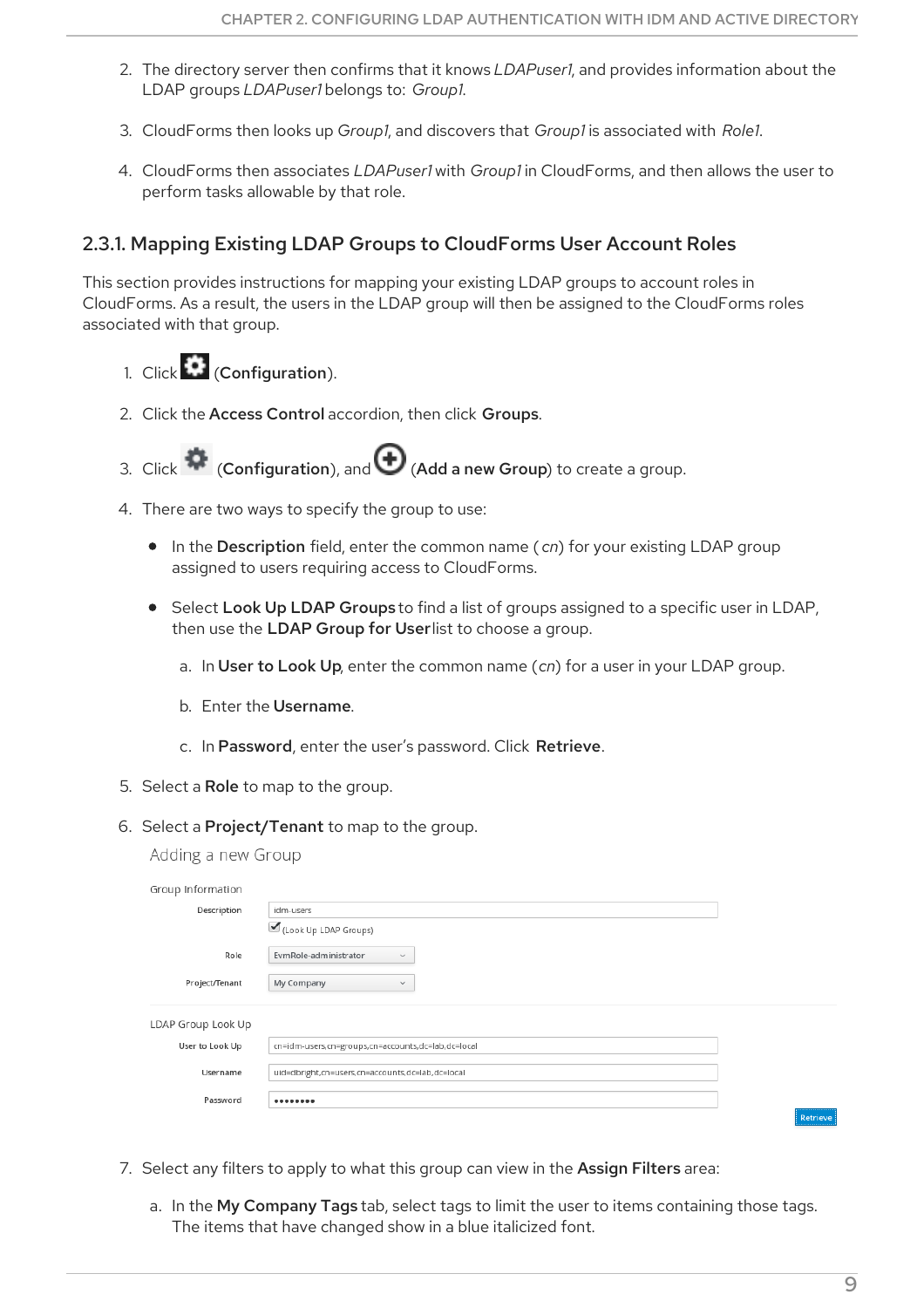<span id="page-13-1"></span>b. In the Host & Clusters tab, select the host and clusters to limit the user to. The items that have changed show in a blue italicized font.





- c. In the VMs & Templates tab, select the folders created in your virtual infrastructure to limit the user to. The items that have changed show in a blue italicized font.
- 8. Click Add.

To configure the LDAP group lookup priority, see Section 2.4, ["Configuring](#page-15-2) Lookup Priority for LDAP Groups".

#### <span id="page-13-0"></span>2.3.2. Creating LDAP Groups Based on CloudForms Account Roles

You can also configure access control for LDAP users by creating groups on your directory server based on CloudForms user account roles.

Your LDAP group names must match the account role names in CloudForms. The LDAP users in that group are then automatically assigned to that specific account role.

In your LDAP directory service:

1. Define a distribution group for one or more of the account roles with the names shown in the table below. This group must be in the LDAP directory source you specified for the server. See Chapter 2, *Configuring LDAP [Authentication](#page-11-1) with IdM and Active Directory* .

#### Table 2.1. Account Role and Directory Service Group Names

| <b>Directory Service Distribution Group Name</b> | <b>Account Role</b>              |
|--------------------------------------------------|----------------------------------|
| EvmGroup-administrator                           | Administrator                    |
| EvmGroup-approver                                | Approver                         |
| EvmGroup-auditor                                 | Auditor                          |
| EvmGroup-consumption_administrator               | <b>Consumption Administrator</b> |
| EvmGroup-container_administrator                 | Container Administrator          |
| EvmGroup-container_operator                      | Container Operator               |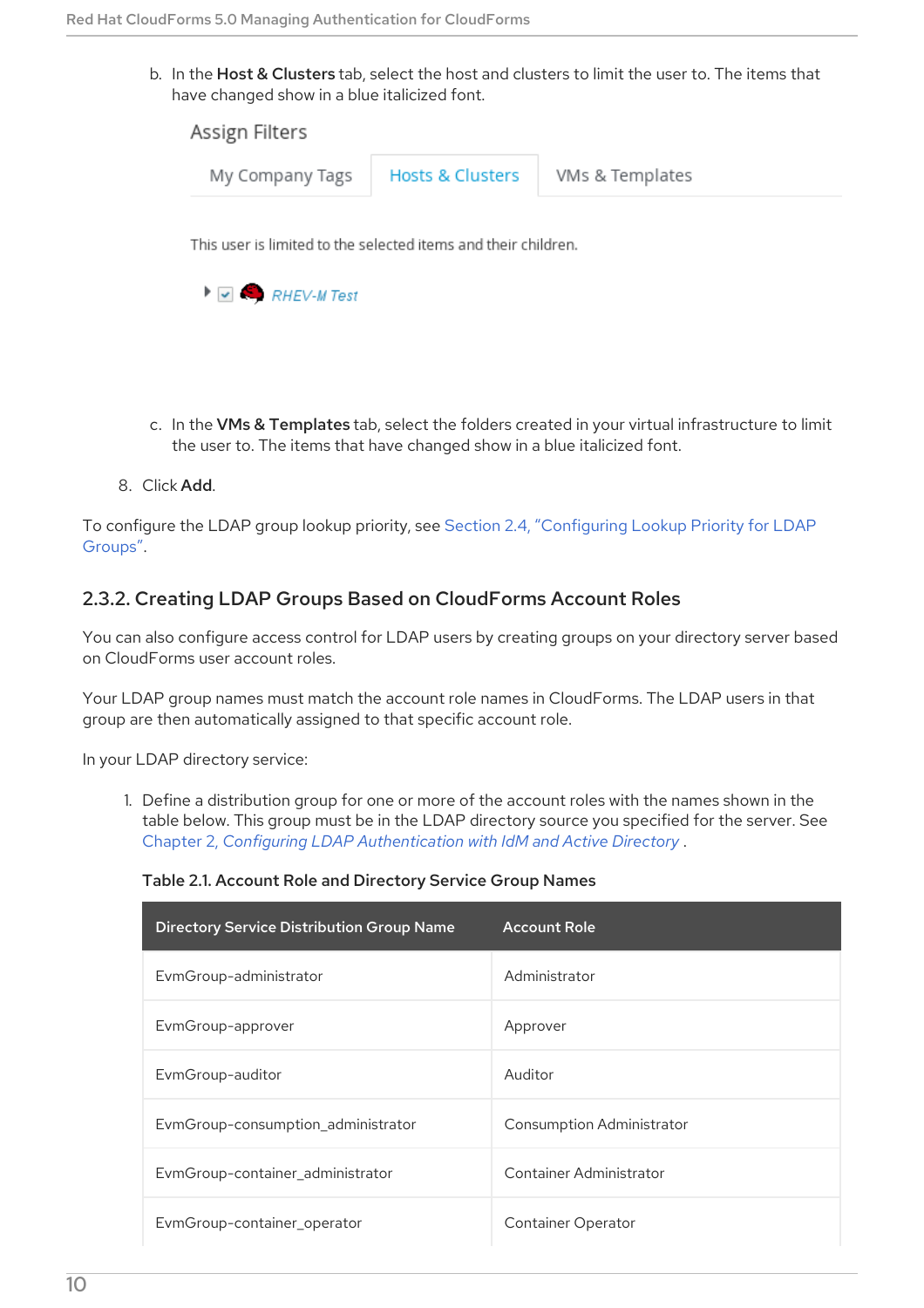Directory Service Distribution Group Name Account Role

| EvmGroup-desktop                   | Desktop                          |
|------------------------------------|----------------------------------|
| EvmGroup-operator                  | Operator                         |
| EvmGroup-security                  | Security                         |
| EvmGroup-super_administrator       | Super Administrator              |
| EvmGroup-support                   | Support                          |
| EvmRole-tenant_administrator       | <b>Tenant Administrator</b>      |
| EvmRole-tenant_quota_administrator | Tenant Quota Administrator       |
| EvmGroup-user                      | User                             |
| EvmGroup-user_limited_self_service | <b>User Limited Self Service</b> |
| EvmGroup-user_self_service         | User Self Service                |
| EvmGroup-vm_user                   | <b>VM User</b>                   |

2. Assign each user of your directory service that you want to have access to CloudForms membership to one of these groups.

On your CloudForms appliance:

- 1. Click (Configuration).
- 2. Click the Settings accordion, then select your server under Zones.
- 3. Click the Authentication tab and enable Get User Groups from LDAPafter typing in all of the required LDAP authentication settings. See Chapter 2, *Configuring LDAP [Authentication](#page-11-1) with IdM and Active Directory*.

### <span id="page-14-0"></span>2.4. CONFIGURING LOOKUP PRIORITY FOR LDAP GROUPS

CloudForms can have multiple LDAP groups configured, which the appliance will attempt to authenticate with one by one until it succeeds. The lookup priority of these groups can be rearranged.



#### **NOTE**

On initial login, a user's *current group* assignment is the highest priority group. User group membership, on subsequent logins, is set as the last assigned group from the prior session.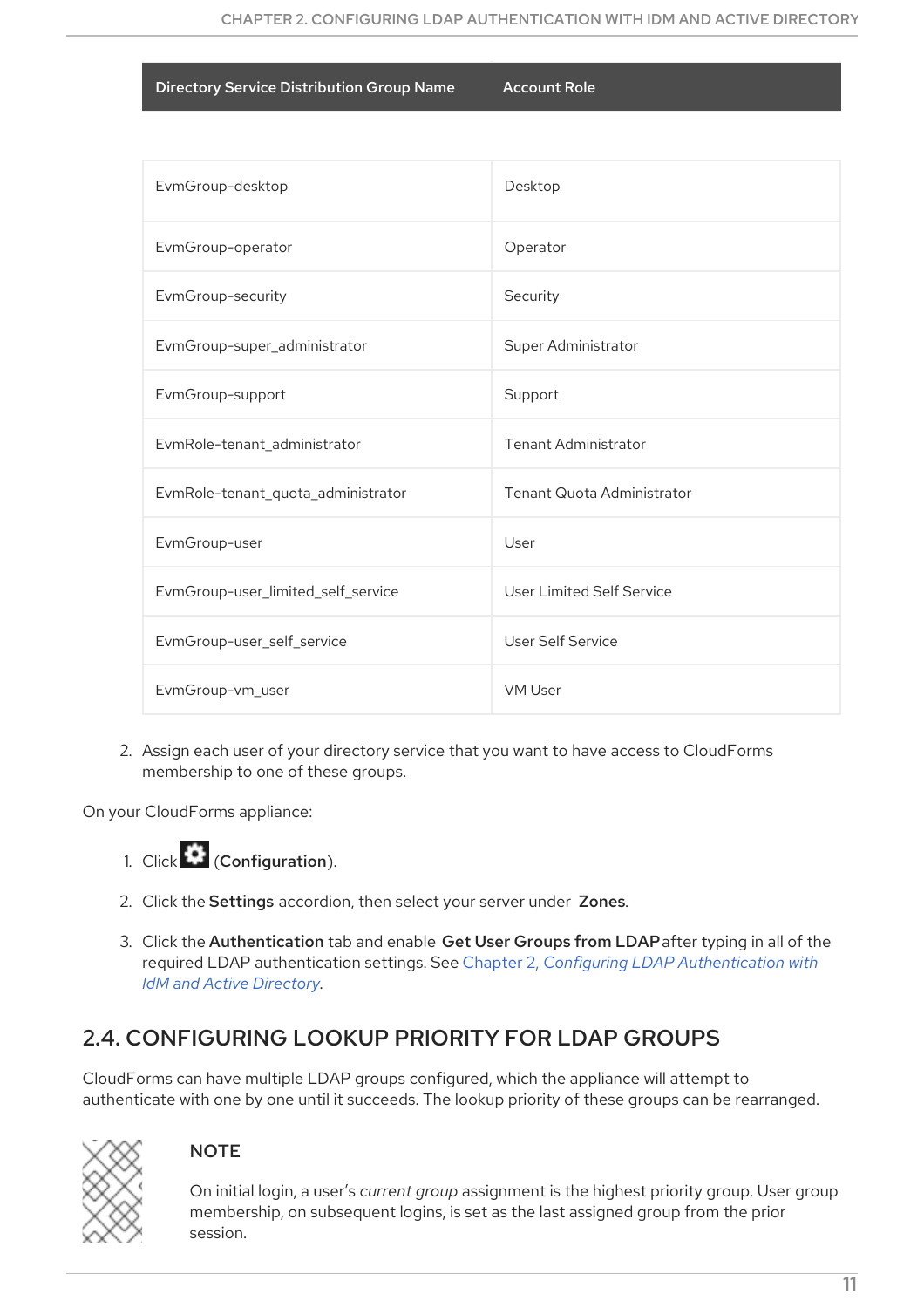<span id="page-15-2"></span>To configure the order in which CloudForms looks up LDAP groups:

- 1. Click (Configuration).
- 2. Click on the Access Control accordion, then click Groups.
- 3. Click (Configuration), and (Edit Sequence of User Groups for LDAP Look Up) to prioritize which group a user will default to if LDAP returns multiple matching groups.
- 4. Select one or more consecutive groups and use the arrow buttons to move the user group higher or lower in priority.
- 5. Click Save.

### <span id="page-15-0"></span>2.5. TESTING LDAP CONFIGURATION

To test that your LDAP or LDAPS group configuration is working correctly with CloudForms:

- 1. Log out of the CloudForms user interface.
- 2. Log back in as an LDAP user that is assigned to one or more of the matching groups.
- 3. Change groups by clicking on the user dropdown menu on the top right of the user interface. The dropdown list will show the groups the user is authorized for.

You can also check the logs in **/var/www/miq/vmdb/log/audit.log** or **/var/www/miq/vmdb/log/evm.log** to verify your LDAP configuration is working correctly with the following steps:

1. Run the following command in a terminal to view the log messages in real time:



2. Log into the CloudForms user interface as an LDAP user, while checking **/var/www/miq/vmdb/log/audit.log** for updated status, success, or failure messages. Alternatively, you can test your LDAP configuration by viewing the logs in **/var/www/miq/vmdb/log/evm.log** with **grep**, which are more verbose.

### <span id="page-15-1"></span>2.6. TROUBLESHOOTING LDAP CONFIGURATION

To test a problematic CloudForms LDAP configuration, run the following command to see if the user been pulled from LDAP with the right group. For example:

# Idapsearch -x -H Idap://Idap-example:389 -LLL \ -b "ou=people,dc=example,dc=com" -s sub \ -D "ui=:userid,ou=People,dc=example,dc=com" -w :password \ "(objectclass=organizationalPerson)

To test if the user belongs to right group, include one of the following lines in the **ldapsearch** command above:

(&(objectClass=user)(sAMAccountName=yourUserName) (memberof=CN=YourGroup,OU=Users,DC=YourDomain,DC=com))

or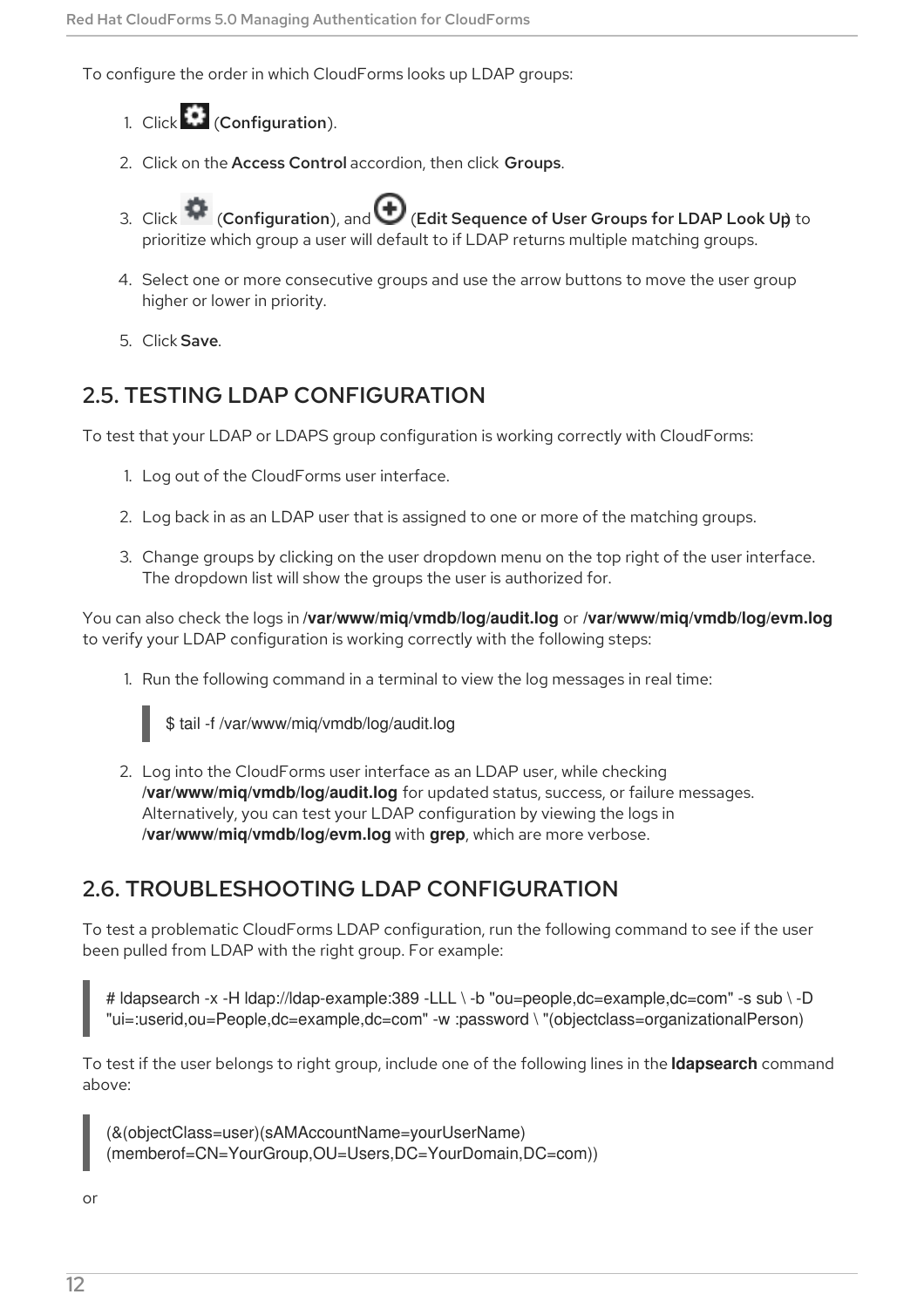-b "ou=groups, dc=example,dc=com"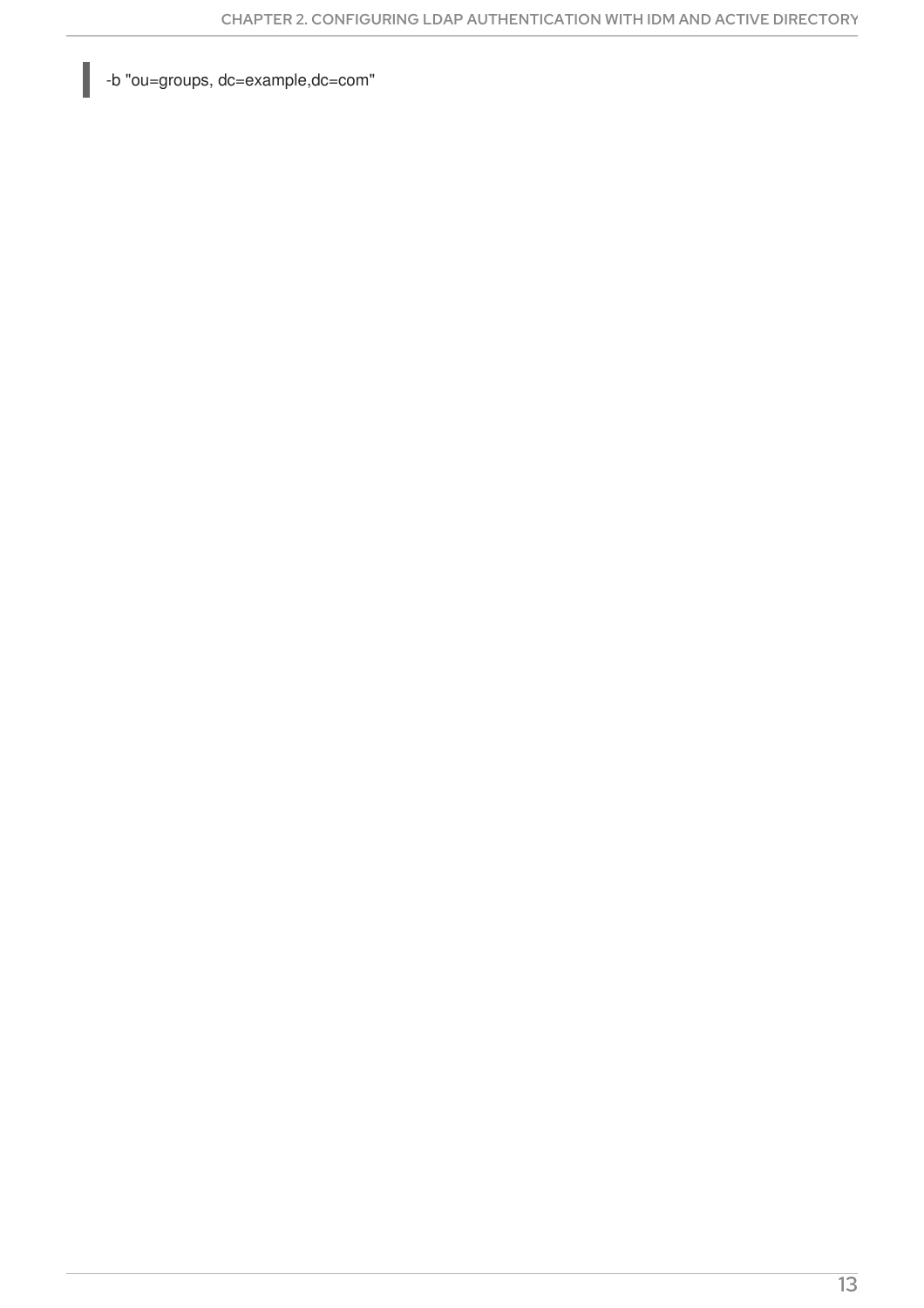## <span id="page-17-1"></span><span id="page-17-0"></span>CHAPTER 3. CONFIGURING AWS IDENTITY AND ACCESS MANAGEMENT (IAM) AUTHENTICATION

If you choose Amazon AWS Identity and Access Management (IAM) as your authentication mode, required parameters are exposed under Amazon Primary AWS Account Settings for IAM(Identity and Access Management). Be sure to validate your settings before saving them.



### **NOTE**

For further information on AWS Identity and Access Management settings, see the AWS [documentation.](https://docs.aws.amazon.com/IAM/latest/UserGuide/introduction.html)

To configure CloudForms to use AWS IAM authentication:

- 1. Click (Configuration).
- 2. Select your server in the Settings accordion.
- 3. Select the Authentication tab.
- 4. Use Session Timeout to set the period of inactivity before a user is logged out of the console.
- 5. Select Amazon as the authentication method in the Mode list.
- 6. Type in an Access Key provided by your Amazon account.
- 7. Type in a Secret Key provided by your Amazon account.
- 8. Optionally, select Get User Groups from Amazon to retrieve the user's group membership from Amazon. This is used for mapping a user's authorization to a CloudForms role.
- 9. Click Validate to verify your settings.
- 10. Click Save.

Users logging into CloudForms with Amazon authentication enter their own IAM access key as the username and IAM secret access key as the password.

Amazon users must be added as a CloudForms user or belong to an IAM user group added to the list of CloudForms groups.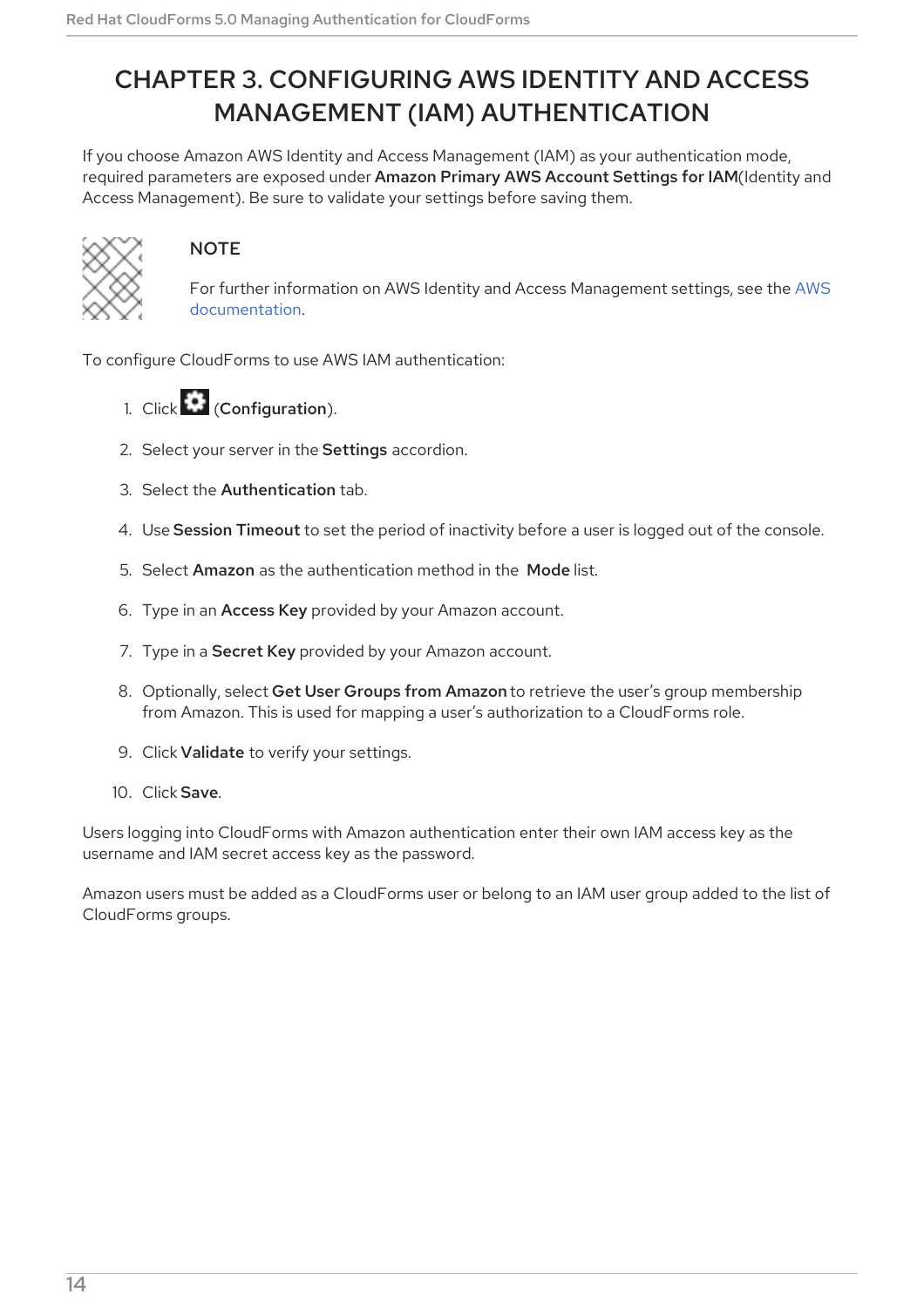## <span id="page-18-0"></span>CHAPTER 4. CONFIGURING IDENTITY MANAGEMENT (EXTERNAL AUTHENTICATION) WITH CLOUDFORMS

You can configure CloudForms to use system authentication methods such as Red Hat Identity Management (IdM) or IPA, Red Hat Single Sign-On (SSO), or Active Directory (AD).

This method uses **apache** (**httpd**) modules with web browsers to control authentication to CloudForms. It is the recommended authentication method to connect CloudForms with most identity management services.

### <span id="page-18-1"></span>4.1. CONFIGURING AUTHENTICATION WITH IPA

You can configure CloudForms to use IPA with the External Authentication (httpd) option in CloudForms.

When external authentication is enabled, users can log in to the CloudForms appliance using their IPA server credentials. The appliance creates user accounts automatically and imports relevant information from the IPA server.

The appliance contains IPA client software for connecting to IPA servers, but it is not configured by default. External authentication is enabled by configuring it with the appliance console and enabling it the web interface.

Disabling external authentication and returning to internal database authentication also requires steps in both the appliance console and the web user interface.

#### <span id="page-18-2"></span>4.1.1. External Authentication Requirements

- For an appliance to leverage an IPA server on the network, both the appliance and the IPA server must have their clocks synchronized or Kerberos and LDAP authentication fail.
- The IPA server must be known by DNS and accessible by name. If DNS is not configured accordingly, the hosts files need to be updated to reflect both IPA server and the appliance on both virtual machines.
- For users to log in to the appliance using IPA server credentials, they must be members of at least one group on the IPA server which is also defined in the appliance. Navigate to the settings menu, then Configuration → Access Control → Groups to administer groups.

#### <span id="page-18-3"></span>4.1.2. Configuring the Appliance for External Authentication

To configure the appliance for external authentication, set up authentication using the appliance console, then select the External Authentication option in the web user interface.

Using the appliance console:

- 1. Log in to the appliance console using the user name **admin**.
- 2. The summary screen displays:



3. Press Enter.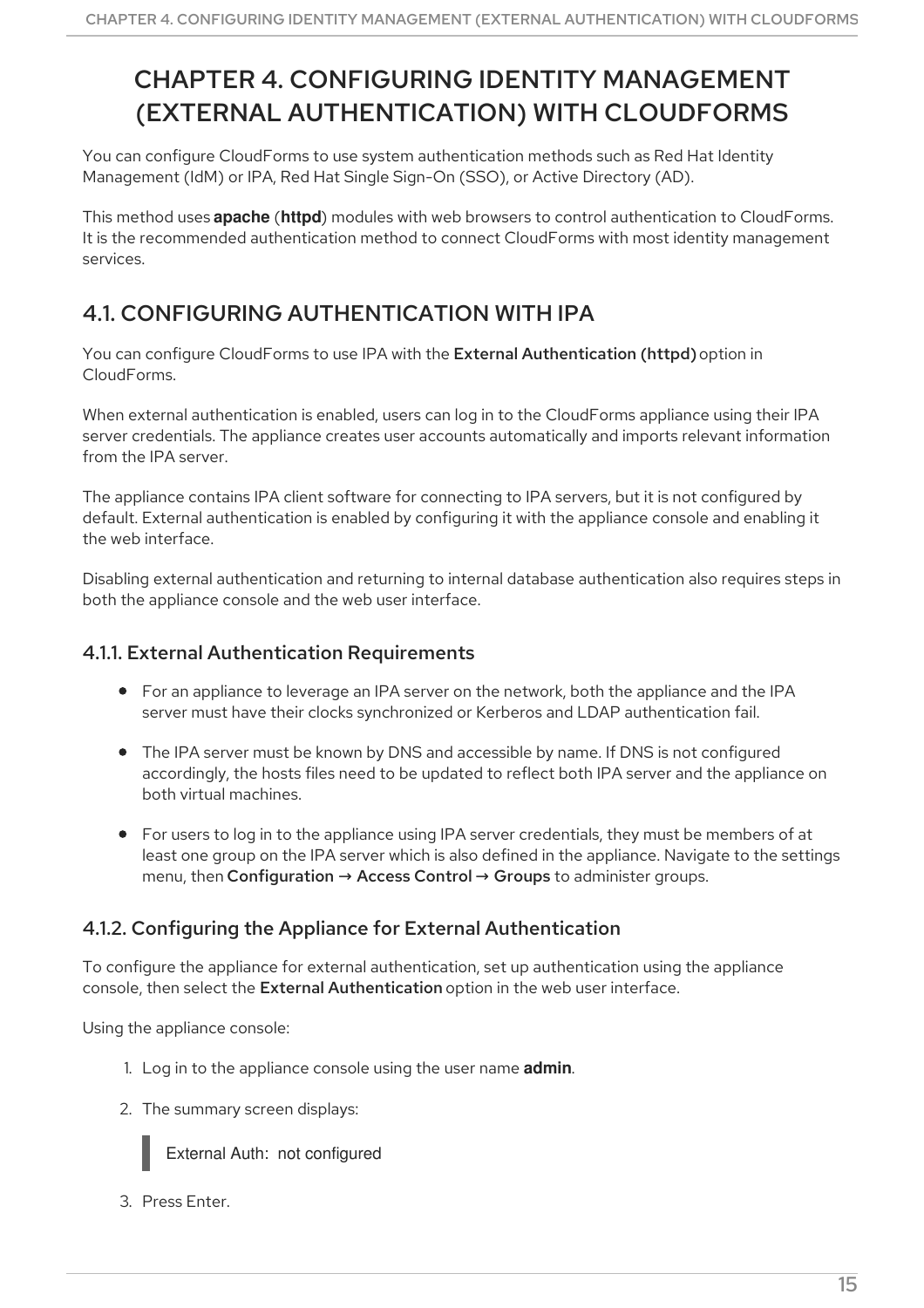- 4. Select Configure External Authentication (httpd).
- 5. Enter the fully qualified host name of the IPA server, for example *ipaserver.test.company.com*.
- 6. Enter the IPA server domain, for example *test.company.com*.
- 7. Enter the IPA server realm, for example *TEST.COMPANY.COM*.
- 8. Enter the IPA server principal, for example *admin*.
- 9. Enter the password of the IPA server principal.
- 10. Enter **y** to proceed.

#### **NOTE**

If any of the following conditions are true, configuration fails:

- The IPA server is not reachable by its FQDN
- The IPA server cannot reach the appliance by its FQDN
- The time is not synchronized between the appliance and the IPA server
- The IPA server admin password is entered incorrectly

Alternatively, you can configure external authentication using the **appliance\_console\_cli** command instead of using the appliance console menu:

#### Example 4.1. Configuring External Authentication

\$ ssh root@appliance.test.company.com [appliance]# /bin/appliance\_console\_cli --host appliance.test.company.com \ --ipaserver ipaserver.test.company.com \ --iparealm TEST.COMPANY.COM \ --ipaprincipal admin \ --ipapassword smartvm1

Finish configuring external authentication using the web user interface:

- 1. Log in to the web user interface as an administrative user.
- 2. Navigate to the settings menu, then Configuration  $\rightarrow$  Settings  $\rightarrow$  Zone  $\rightarrow$  Server  $\rightarrow$  NTP Servers or use the hosting provider of the virtual machine to synchronize the appliance's time with an NTP server.
- 3. Click **(Configuration**).
- 4. Select your server in the Settings accordion.
- 5. Select the Authentication tab.
- 6. Select a Session Timeout if required.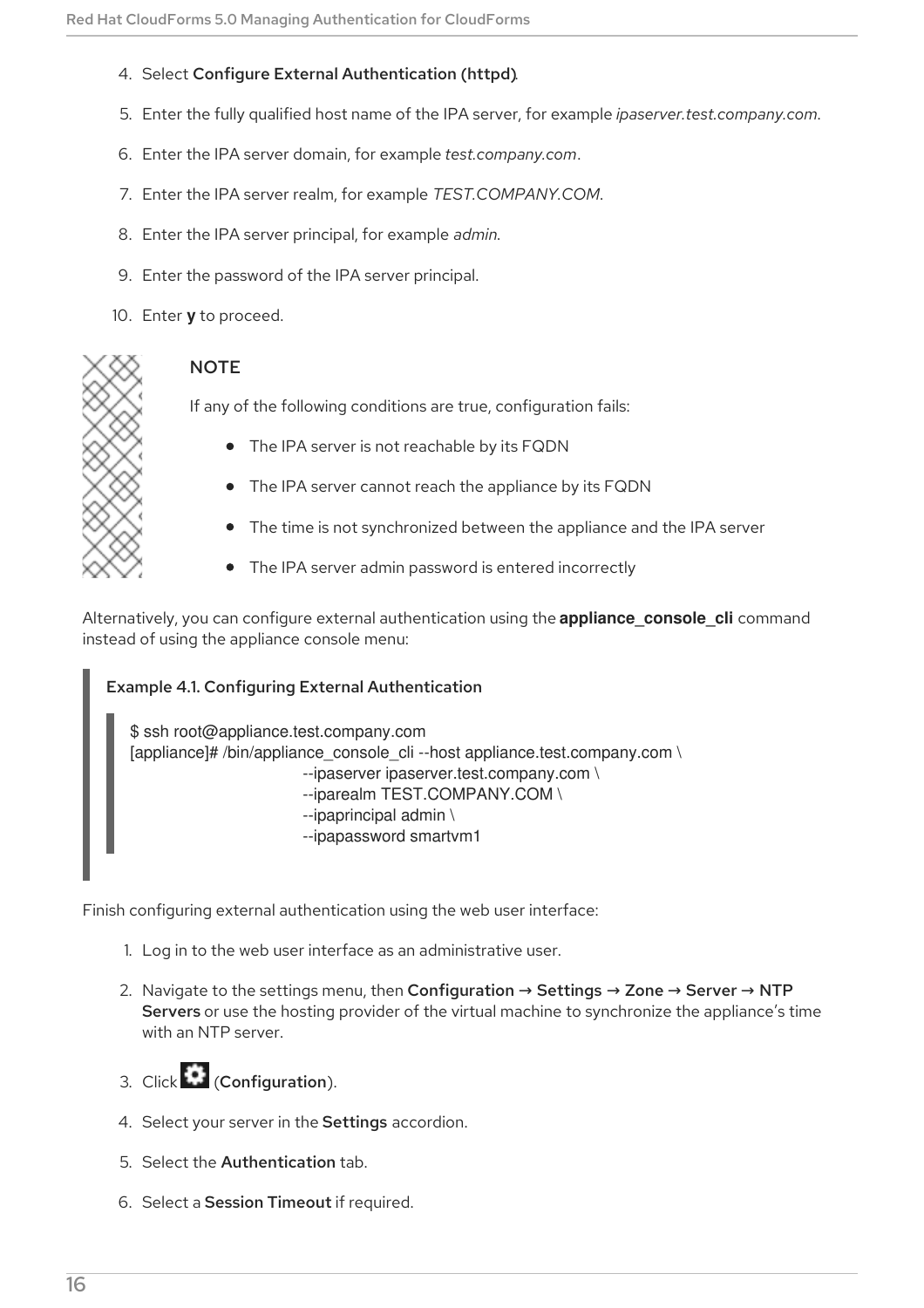- 7. Select External (httpd) in the Mode list.
- 8. Select Enable Single Sign-Onto allow single sign-on using Kerberos tickets from client machines that authenticate to the same IPA server as the appliance.
- 9. In the Role Settings area, select Get User Groups from External Authentication (https).
- 10. Click Save.

#### <span id="page-20-0"></span>4.1.3. Reverting to Internal Database Authentication

To revert to internal database authentication, first configure authentication using the web user interface, then using the appliance console.

Using the web user interface:

- 1. Click  $\bullet$  (Configuration).
- 2. Select your server in the Settings accordion.
- 3. Select the Authentication tab.
- 4. Select Database in the Mode list.
- 5. Click Save.

Using the appliance console:

- 1. Log in to the appliance console using the user name **admin**.
- 2. The summary screen displays:



- 3. Press **Enter**.
- 4. Select Configure External Authentication (httpd). The currently configured IPA server host name and domain are displayed.
- 5. Enter **y** to remove configuration details for the IPA client.

Example 4.2. Reverting to Internal Database Authentication

\$ ssh root@appliance.test.company.com [appliance]# /bin/appliance\_console\_cli --uninstall-ipa

#### <span id="page-20-1"></span>4.1.4. Optional Configuration Using the Appliance Console CLI

In addition to using the appliance console, external authentication can optionally be configured and reverted using the appliance console command line interface.

Appliance console CLI command and relevant options include: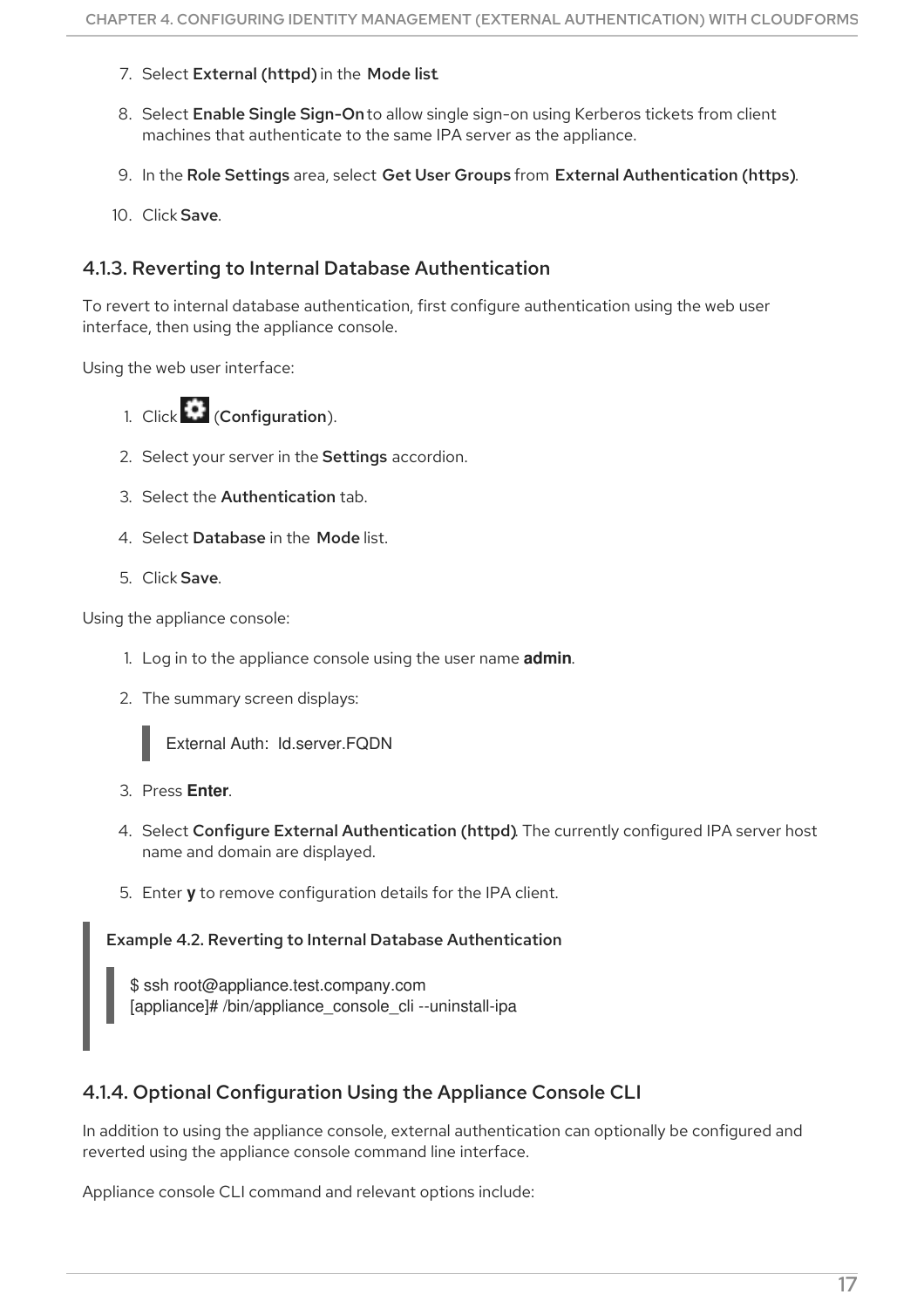/bin/appliance\_console\_cli --host <appliance\_fqdn> --ipaserver <ipa\_server\_fqdn> --iparealm <realm\_of\_ipa\_server> --ipaprincipal <ipa\_server\_principal> --ipapassword <ipa\_server\_password> --uninstall-ipa4.5

#### --host

Updates the host name of the appliance. If you performed this step using the console and made the necessary updates made to **/etc/hosts** if DNS is not properly configured, you can omit the **--host** option.

--iparealm

If omitted, the **iparealm** is based on the domain name of the **ipaserver**.

--ipaprincipal

If omitted, defaults to admin.

### <span id="page-21-0"></span>4.2. CONFIGURING AUTHENTICATION WITH ACTIVE DIRECTORY

This procedure outlines how to configure CloudForms to authenticate against an existing Active Directory (AD) configuration using external HTTP authentication. This provides Active Directory users access to the CloudForms appliance user interface, as well as the REST API.

#### <span id="page-21-1"></span>4.2.1. Connecting CloudForms to an Active Directory Domain

To use an Active Directory domain to authenticate users to CloudForms, configure the following on CloudForms:

- 1. Connect to the CloudForms appliance using SSH.
- 2. Run **realm discover** to determine what Active Directory realms are available:
	- # realm discover example.com type: kerberos realm-name: EXAMPLE.COM domain-name: example.com configured: kerberos-member server-software: active-directory client-software: sssd required-package: oddjob required-package: oddjob-mkhomedir required-package: sssd required-package: adcli required-package: samba-common login-formats: %U@example.com login-policy: allow-realm-logins
- 3. Using the above information for your realm, join the Active Directory realm with a user that has enough permissions to be able to browse the directory:

# realm join example.com -U user Password for user: \*\*\*\*\*\*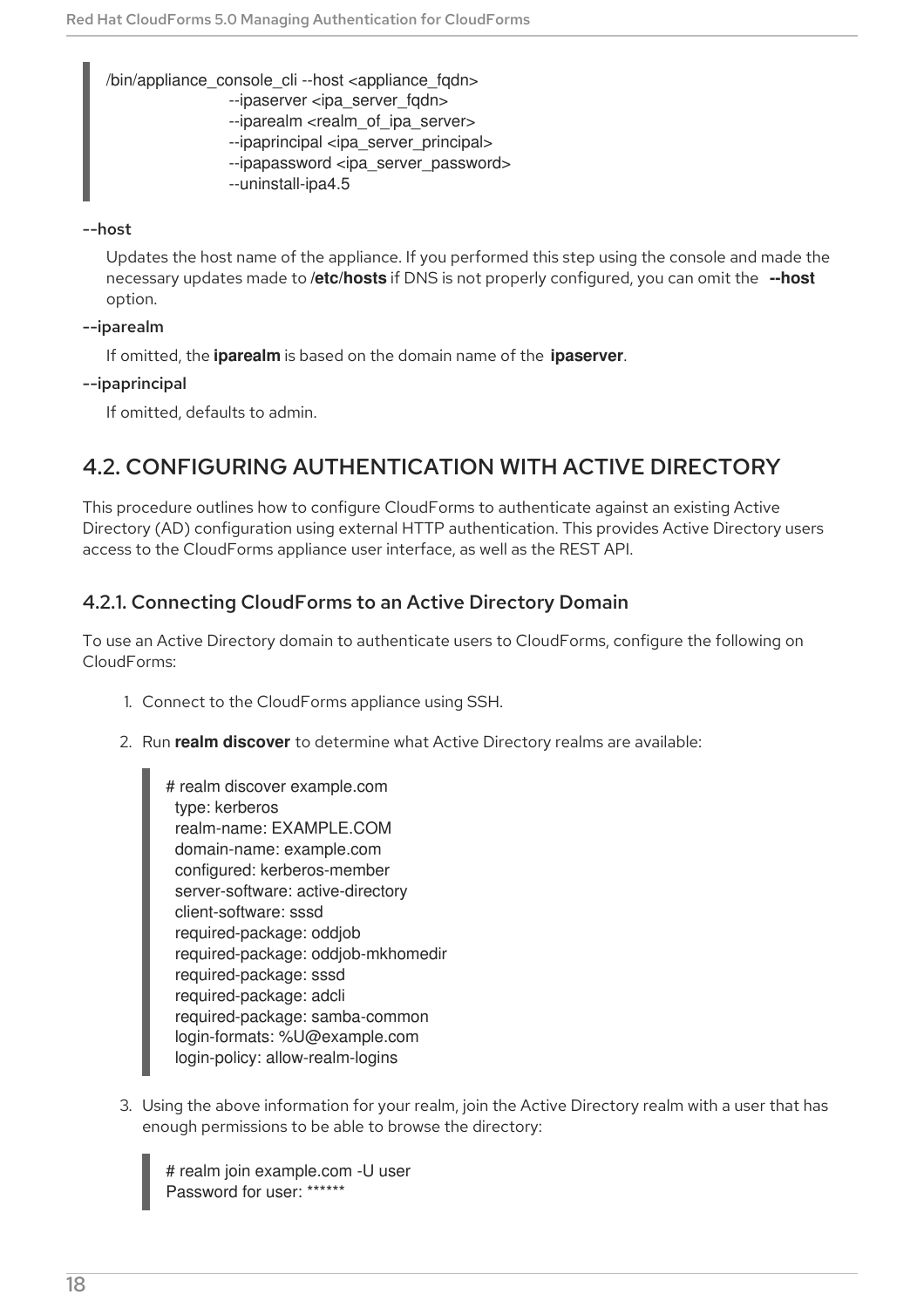<span id="page-22-0"></span>4. Allow all realm users to log in using **realm permit**:

# realm permit --all

5. Edit the **/etc/sssd/sssd.conf** file with your Active Directory domain details. Refer to the following example for formatting:

```
[domain/example.com]
 ad_domain = example.com
 krb5_realm = EXAMPLE.COM
 realmd_tags = manages-system joined-with-samba
 cache_credentials = True
 id_provider = ad
 krb5_store_password_if_offline = True
 default shell = /bin/bashIdap id mapping = True
 use fully qualified names = Truefallback_homedir = /home/%d/%u
 access_provider = ad
ldap_user_extra_attrs = mail, givenname, sn, displayname, domainname
```
[sssd] domains = example.com config file version  $= 2$  $s$ ervices = nss, pam, ifp default\_domain\_suffix = example.com

[nss] homedir substring  $=$  /home

[pam] default domain suffix = example.com

[ifp] default\_domain\_suffix = example.com allowed  $uids = *apache*, *root*$ user\_attributes = +mail, +givenname, +sn, +displayname, +domainname

6. Restart and enable the **sssd** service:

# systemctl restart sssd # systemctl enable sssd

7. Make sure the Kerberos keytab created by **realm join** above is readable by Apache:

# chgrp apache /etc/krb5.keytab # chmod 640 /etc/krb5.keytab

8. Copy the following **httpd** configuration files into the correct respective directories with the following commands:

# TEMPLATE\_DIR="/opt/rh/cfme-appliance/TEMPLATE" # cp \${TEMPLATE\_DIR}/etc/pam.d/httpd-auth /etc/pam.d/httpd-auth # cp \${TEMPLATE\_DIR}/etc/httpd/conf.d/manageiq-remote-user.conf /etc/httpd/conf.d/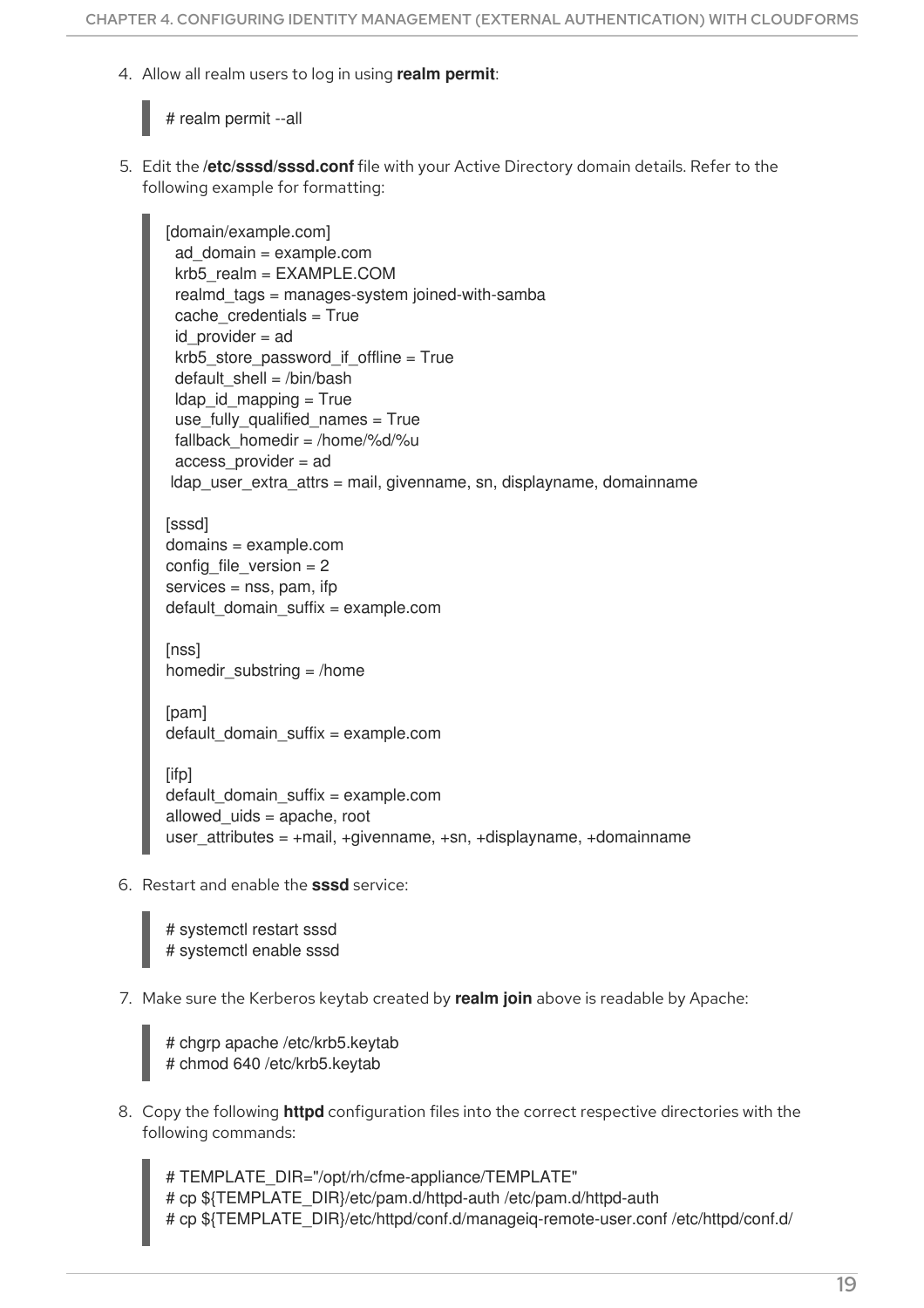# cp \${TEMPLATE\_DIR}/etc/httpd/conf.d/manageiq-external-auth.conf.erb /etc/httpd/conf.d/manageiq-external-auth.conf

9. Edit the **/etc/httpd/conf.d/manageiq-external-auth.conf** file to point to the Kerberos domain hosted by your Active Directory domain by adding or editing the lines for **KrbAuthRealms**, **Krb5KeyTab** and **KrbServiceName** for your environment:

<Location /dashboard/kerberos\_authenticate> AuthType Kerberos AuthName "Kerberos Login" KrbMethodNegotiate On KrbMethodK5Passwd Off KrbAuthRealms example.com Krb5KeyTab /etc/krb5.keytab KrbServiceName Any Require pam-account httpd-auth ErrorDocument 401 /proxy\_pages/invalid\_sso\_credentials.js

10. Set the following SELinux booleans:

</Location>

# setsebool -P allow\_httpd\_mod\_auth\_pam on # setsebool -P httpd\_dbus\_sssd on

11. Restart and enable the **httpd** service:

# systemctl restart httpd # systemctl enable httpd

Complete authentication setup by configuring the following on each appliance with the **user\_interface** or **web\_services** server roles enabled.

From the CloudForms user interface:

- 1. Log in to the user interface as an administrative user.
- 2. Navigate to the settings menu, then Configuration  $\rightarrow$  Authentication.
- 3. Select a Session Timeout if required.
- 4. Select External (httpd) as the authentication Mode.
- 5. Select Enable Single Sign-Onto allow single sign-on using Kerberos tickets from client machines that authenticate to the same Active Directory domain as the appliance.
- 6. In the Role Settings area, select Get User Groups from External Authentication (httpd).
- 7. Click Save.



#### IMPORTANT

Make sure the user's Active Directory groups for the appliance are created and appropriate roles assigned to those groups. See [Roles](https://access.redhat.com/documentation/en-us/red_hat_cloudforms/4.7/html-single/general_configuration/#roles) in *General Configuration* for more information.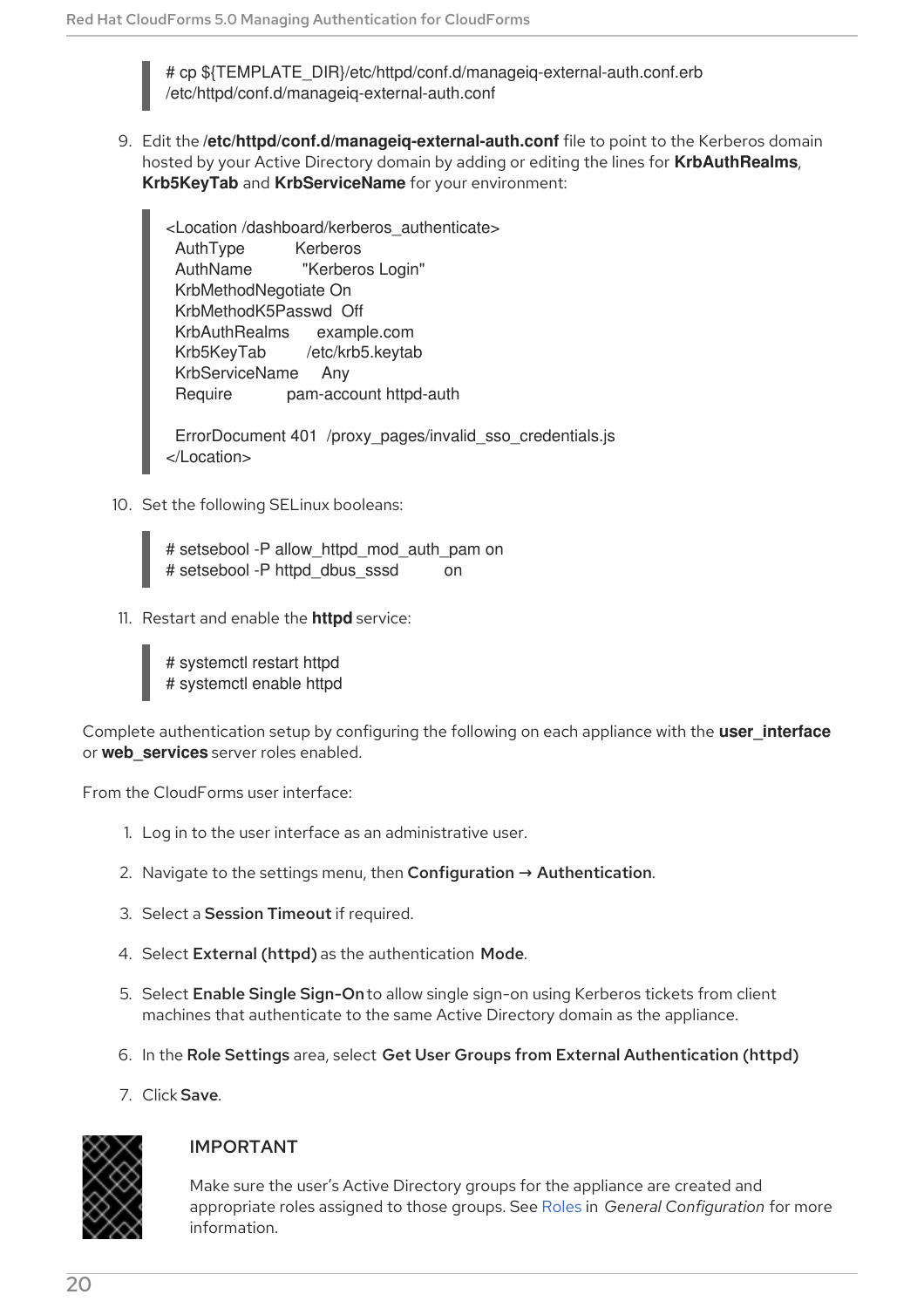<span id="page-24-1"></span>CloudForms is now configured to use authentication from your Active Directory domain.

#### <span id="page-24-0"></span>4.2.2. Mapping Active Directory Users to CloudForms User Roles

This section provides instructions for mapping your existing Active Directory (AD) groups to user account roles in CloudForms.

This is done by assigning a CloudForms role to an AD group. When an AD user who is a part of that AD group attempts to log in to CloudForms, they get that role assigned automatically and inherit the permissions from that role. As a result, all users in that AD group will then be assigned the CloudForms role(s) associated with that group.

After configuring CloudForms to connect to an Active Directory domain in Section 4.2.1, ["Connecting](#page-22-0) CloudForms to an Active Directory Domain", complete the following steps:

- 1. Click (Configuration).
- 2. Click the Access Control accordion, then click Groups.
	-
- 3. Click  $\bullet$  (Configuration), and  $\bullet$  (Add a new Group) to create a group.
- 4. In Group Information, select Look Up External Authentication Groupsto find a list of groups assigned to a specific user in Active Directory.
- 5. In User to Look Up, enter the user name for a user in your AD group.

| Adding a new Group                    |                                         |          |
|---------------------------------------|-----------------------------------------|----------|
| Group Information                     |                                         |          |
| Description                           |                                         |          |
|                                       | Look up External Authentication Groups) |          |
| Role                                  | EvmRole-administrator<br>$\checkmark$   |          |
| Project/Tenant                        | My Company<br>$\checkmark$              |          |
|                                       |                                         |          |
| LDAP Group Look Up<br>User to Look Up | jallen                                  |          |
|                                       |                                         | Retrieve |

- 6. Click Retrieve to look up details for the user in Active Directory and pull group information for the user. As a result, the AD groups will appear in the LDAP Groups for Userdrop-down list.
- 7. From the list in LDAP Groups for User, select the group you want to associate a CloudForms role with; for example, the **cloudforms** group.

| Group Information           |                                                                |      |  |
|-----------------------------|----------------------------------------------------------------|------|--|
| <b>LDAP Groups for User</b> | <choose><br/><math display="inline">\checkmark</math></choose> |      |  |
| Description                 | <choose></choose>                                              |      |  |
|                             | cloudforms                                                     | ups) |  |
|                             | domain users                                                   |      |  |
| Role                        | EymRole-administrator<br>$\checkmark$                          |      |  |
| Project/Tenant              | My Company<br>$\checkmark$                                     |      |  |
| LDAP Group Look Up          |                                                                |      |  |
| User to Look Up             | jallen                                                         |      |  |

- 8. Select a Role to map to the group.
- 9. Select a Project/Tenant to map to the group.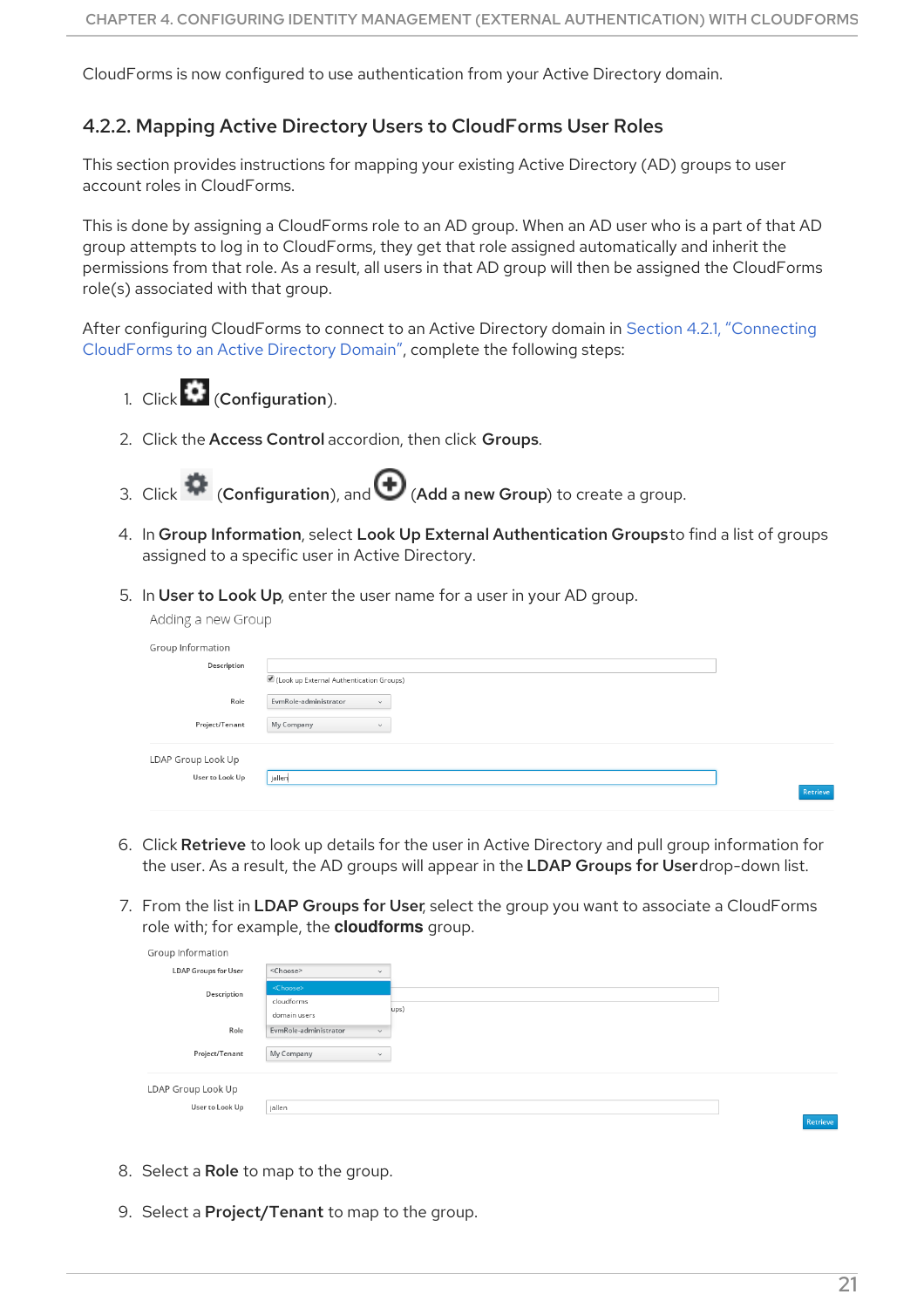10. Click Add.

Any user who is part of **cloudforms** AD group can now log in to CloudForms with their AD username and password, and they will automatically inherit the permissions for the role you assigned earlier.

To confirm this is configured correctly, log in to the CloudForms user interface with a user in the **cloudforms** AD group.

To grant an additional user access to the CloudForms server, create the user in Active Directory, then add that user to the **cloudforms** AD group. When that user attempts to log in to CloudForms, they will automatically inherit the correct permissions for the group.

### <span id="page-25-0"></span>4.3. CONFIGURING FEDERATED AUTHENTICATION WITH SAML

This procedure outlines how to manually configure an appliance to use SAML for federation authentication.

To enable external authentication using SAML, complete the following steps to configure your HTTP server, then your CloudForms appliance.



#### **NOTE**

The current SAML implementation only secures the CloudForms appliance's web user interface with SAML. The REST API and self service user interface do not currently support SAML.

#### SAML Requirements

The following is required in order to enable SAML authentication to the appliance:

- A CloudForms appliance
- A SAML identity provider (e.g. Red Hat Single Sign-On 7.0 or later)

#### <span id="page-25-1"></span>4.3.1. Configuring Authentication with SAML and Red Hat Single Sign-On (RH-SSO)

While other SAML identity providers can be used with CloudForms, this example procedure covers using Red Hat Single Sign-On (RH-SSO) 7.0, which is implemented using the Apache HTTP server's **mod\_auth\_mellon** module.



#### **NOTE**

For more information about Red Hat Single Sign-On (RH-SSO), see the Red Hat Single Sign-On [documentation.](https://access.redhat.com/products/red-hat-single-sign-on)

#### <span id="page-25-2"></span>4.3.1.1. Configuring the HTTP Server for SAML Authentication with Red Hat Single Sign-On (RH-SSO)

The Apache HTTP server first must be configured to work with SAML authentication. All SAML-related certificates and keys are accessed from **/etc/httpd/saml2/**.

1. Log into the CloudForms appliance as root using SSH, and create the **/etc/httpd/saml2/** directory: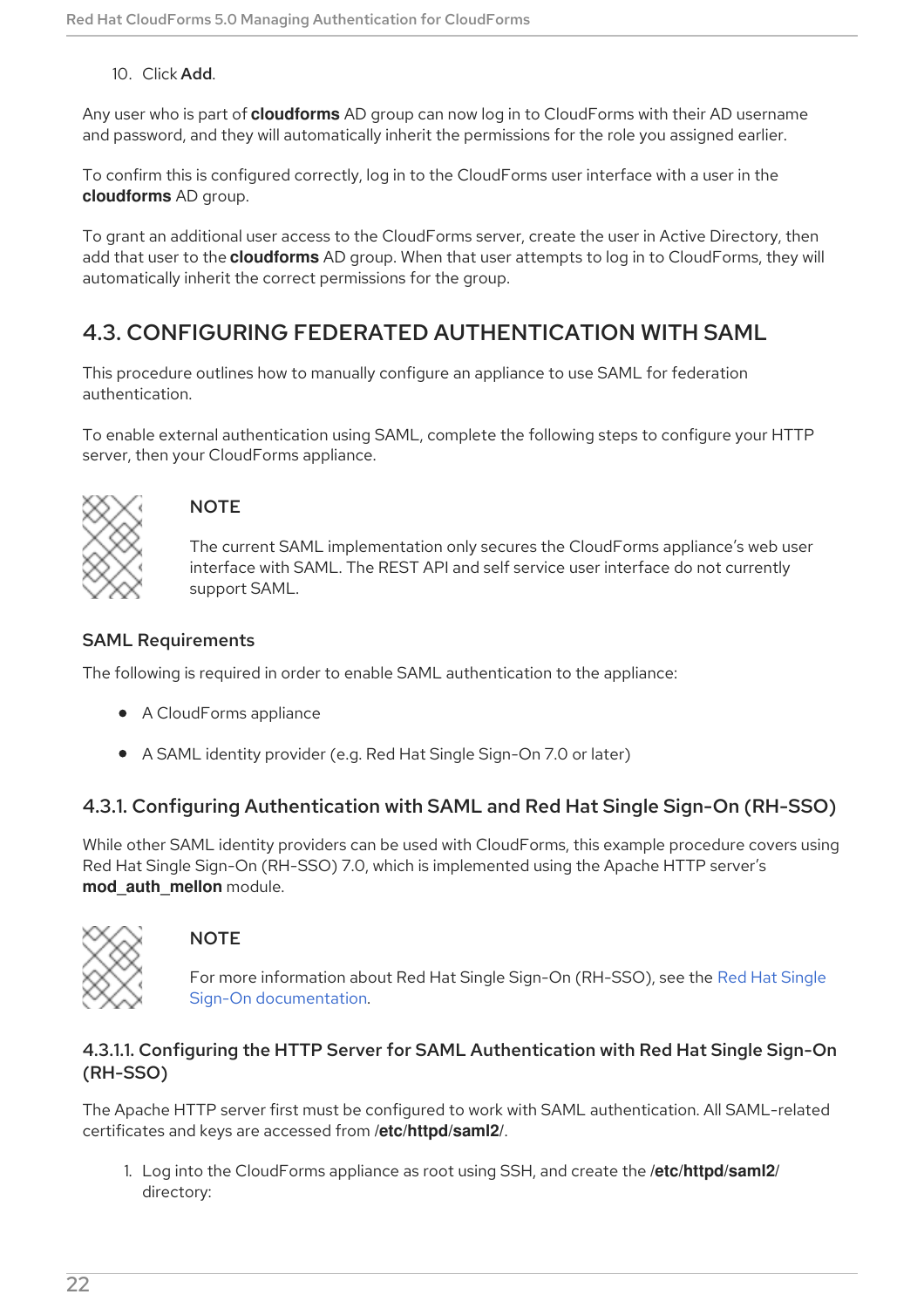# mkdir -p /etc/httpd/saml2

2. Copy the **httpd** remote user and SAML template configuration files to the appliance:

# TEMPLATE\_DIR="/opt/rh/cfme-appliance/TEMPLATE" # cp \${TEMPLATE\_DIR}/etc/httpd/conf.d/manageiq-remote-user.conf /etc/httpd/conf.d/ # cp \${TEMPLATE\_DIR}/etc/httpd/conf.d/manageiq-external-auth-saml.conf /etc/httpd/conf.d/

#### **NOTE**

The following are notable SAML configuration defaults in the **manageiqexternal-auth-saml.conf** file:

- Identity Provider Files (i.e. Red Hat SSO)
	- Metadata File: **/etc/httpd/saml2/idp-metadata.xml**
- **Service Provider Files (i.e. mod auth mellon)** 
	- Private Key File: **/etc/httpd/saml2/miqsp-key.key**
	- Certificate File: **/etc/httpd/saml2/miqsp-cert.cert**
	- Metadata File: **/etc/httpd/saml2/miqsp-metadata.xml**

Other **mod auth mellon** parameters, such as endpoints and protected URLs, must not be modified as the appliance expects them to be defined as such.

3. Generate the service provider files on the appliance using the Apache HTTP server's **mod\_auth\_mellon** command **mellon\_create\_metadata.sh**:

# cd /etc/httpd/saml2 # /usr/libexec/mod\_auth\_mellon/mellon\_create\_metadata.sh https://<miq-appliance> https://<miq-appliance>/saml2

The **mellon\_create\_metadata.sh** script creates file names based on the appliance URL.



#### **NOTE**

If your appliance is behind a load balancer or uses a virtual IP address, use the hostname associated with the VIP. For example: **# /usr/libexec/mod\_auth\_mellon/mellon\_create\_metadata.sh https://myhaproxy-ka https://my-haproxy-ka/saml2**

4. Rename the files created by the **mellon create metadata.sh** script to match the expected file names from the **manageiq-external-auth-saml.conf** file:

# mv https\_<miq-appliance>.key miqsp-key.key # mv https\_<miq-appliance>.cert miqsp-cert.cert # mv https\_<miq-appliance>.xml miqsp-metadata.xml

5. Now that the service provider's **metadata.xml** file has been generated, the service provider definition can be defined in the SAML identity provider. For Red Hat SSO, a realm can be created for one or more appliances with individual clients defined one per appliance, where the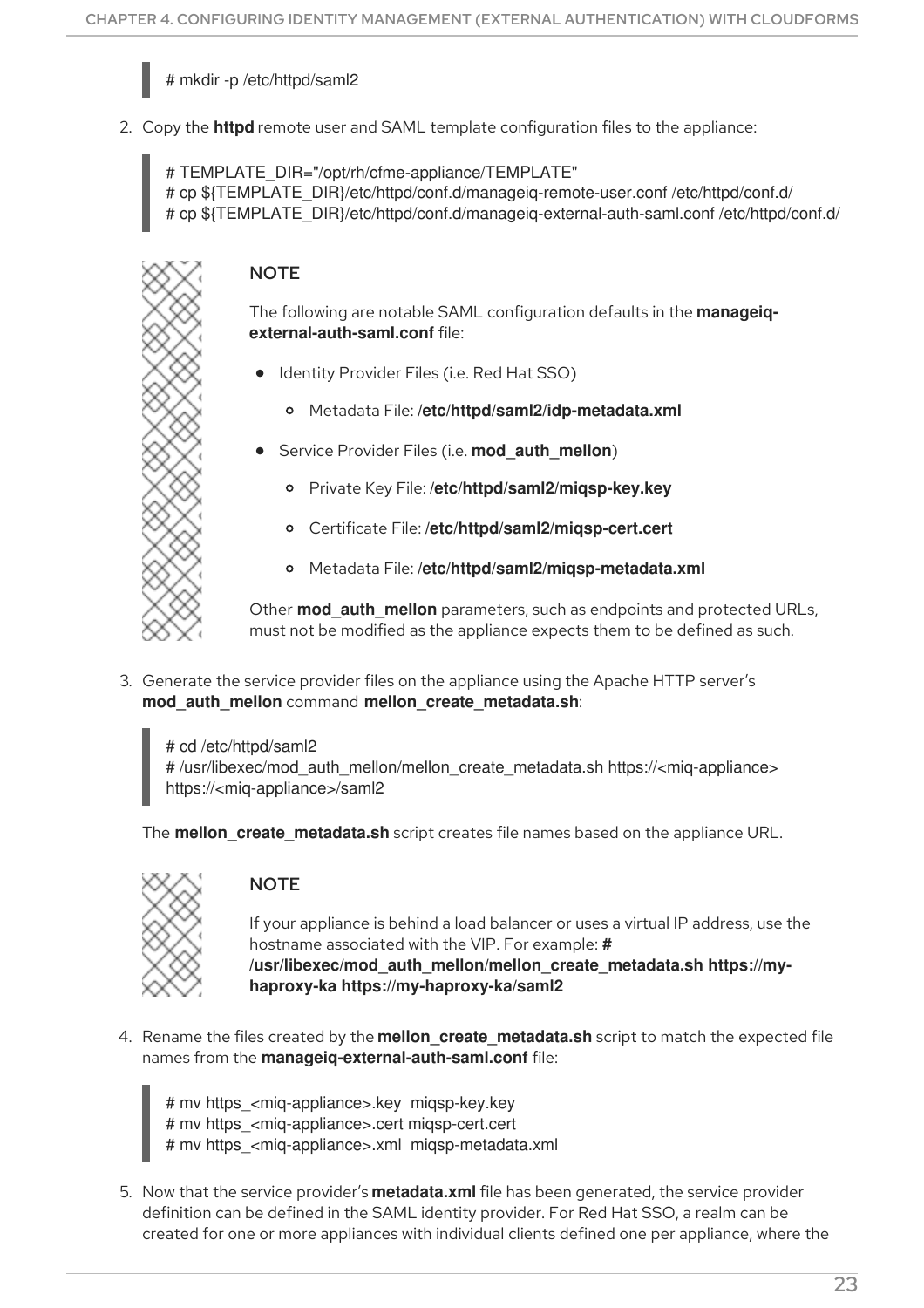client ID is specified as the URL of the appliance. To add a client in the Red Hat SSO CloudForms realm:

- a. Select and import the **miqsp-metadata.xml** file created for **mod\_auth\_mellon**.
- b. Set the client ID as **https://<miq-appliance>**.
- c. Set the client protocol as **saml**.
- 6. Update the client definition for the appliance in Red Hat SSO with the following:

| Setting                                     | Value                                                       |
|---------------------------------------------|-------------------------------------------------------------|
| Name ID Format                              | username                                                    |
| Valid Redirect URIs                         | https:// <miq-appliance>/saml2/postResponse</miq-appliance> |
| Assertion Consumer Service POST Binding URL | https:// <miq-appliance>/saml2/postResponse</miq-appliance> |
| Logout Service Redirect Binding URL         | https:// <miq-appliance>/saml2/loqout</miq-appliance>       |

- 7. Obtain the identity provider's **idp-metadata.xml** metadata file as follows:
	- # cd /etc/httpd/saml2 # curl -s -o idp-metadata.xml \ http://<redhatSSO-server>:8080/auth/realms/<miq-realm>/protocol/saml/descriptor
- 8. In CloudForms, the following change is necessary to the **idp-metadata.xml** file for SAML logout to work between **mod\_auth\_mellon** and Red Hat SSO:

```
# vi idp-metadata.xml
 ...
 <SingleLogoutService
< Binding="urn:oasis:names:tc:SAML:2.0:bindings:HTTP-POST"
---
> Binding="urn:oasis:names:tc:SAML:2.0:bindings:HTTP-Redirect"
  Location=
 ...
```
9. Restart the HTTP server on the appliance:

```
# systemctl restart httpd
```
#### <span id="page-27-0"></span>4.3.1.2. Configuring SAML Authentication in the CloudForms User Interface

After configuring the HTTP server for SAML, update the CloudForms appliance so that user interface can be accessed using SAML authentication.

- 1. Click  $\bullet$  (Configuration).
- 2. Select your server in the Settings accordion.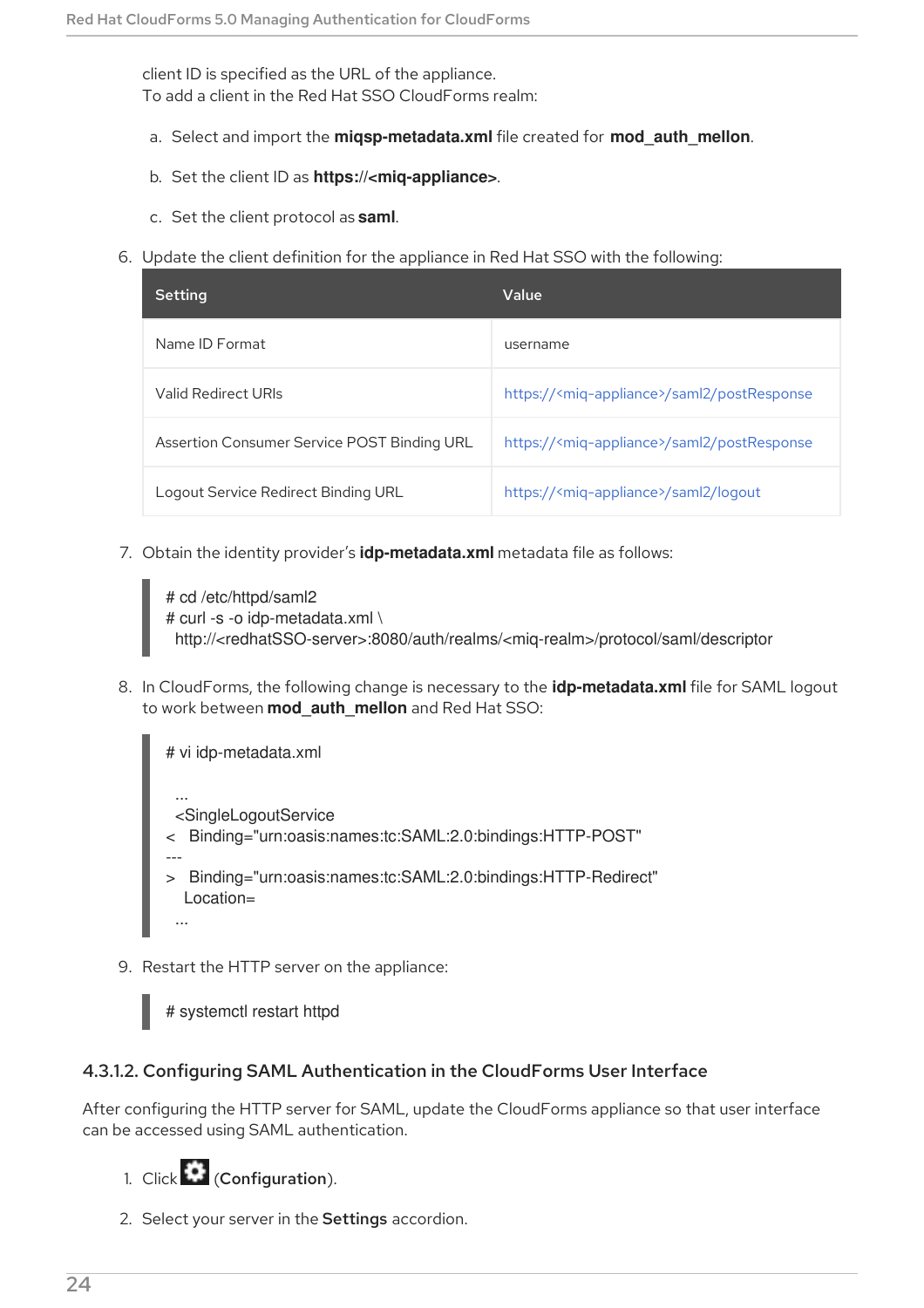- 3. Select the Authentication tab.
- 4. Select a Session Timeout to set the period of inactivity before a user is logged out of the console.
- 5. Set the mode to External (httpd).
- 6. Check Enable SAML. This enables the SAML login button on the appliance login screen, then redirects to the SAML protected page for authentication, and supports the SAML logout process.
- 7. Check Enable Single Sign-On. With this option enabled, initial access to the appliance's user interface redirects to the SAML identity provider authentication screen. Logging out from the appliance returns the user to the appliance login screen, allowing them to log in as **admin** unless Disable Local Loginis also checked.
- 8. Optional: Check Disable Local Loginto disable the **admin** login to appliance and only allow SAML based authentication. Note that if there are issues with the identity provider or you require **admin** access to the appliance, you cannot log in through the appliance login screen until you re-enable local login as described in Section 4.3.3, ["Re-enabling](#page-30-2) Local Login *(Optional)*".
- 9. Check Get User Groups from External Authentication (httpd).
- 10. Click Save.



#### IMPORTANT

Ensure the user's groups are created on the appliance and appropriate roles are assigned to those groups. See *SAML Assertions* in Section 4.3.2, "SAML [Assertions"](#page-29-1) for more information on the parameters used by the CloudForms appliance.

For example, to configure user groups from your SAML identity provider to work with CloudForms:

- 1. In your SAML identity provider, specify your existing user groups in similar format to the following: **REMOTE\_USER\_GROUPS=Administrators;CloudAdministrators;Users**
- 
- 2. On your CloudForms appliance, create the equivalent groups. See Creating a User Group in *General [Configuration](https://access.redhat.com/documentation/en-us/red_hat_cloudforms/4.7/html-single/general_configuration/#creating-a-user-group)*.
- 3. On your CloudForms appliance, assign EVM roles to the groups. See Creating a Role in *General [Configuration](https://access.redhat.com/documentation/en-us/red_hat_cloudforms/4.7/html-single/general_configuration/#creating-a-role)*.

Complete the above steps on each appliance in the settings menu, then navigate to Configuration  $\rightarrow$ Access Control.

You can now log into your CloudForms appliance using your SAML credentials.

#### <span id="page-28-0"></span>4.3.2. SAML Assertions

To authenticate to the CloudForms appliance using SAML, the following remote user parameters are looked at by the appliance upon a successful login and redirect from the identity provider. These parameters are used by the appliance to obtain group authentication information.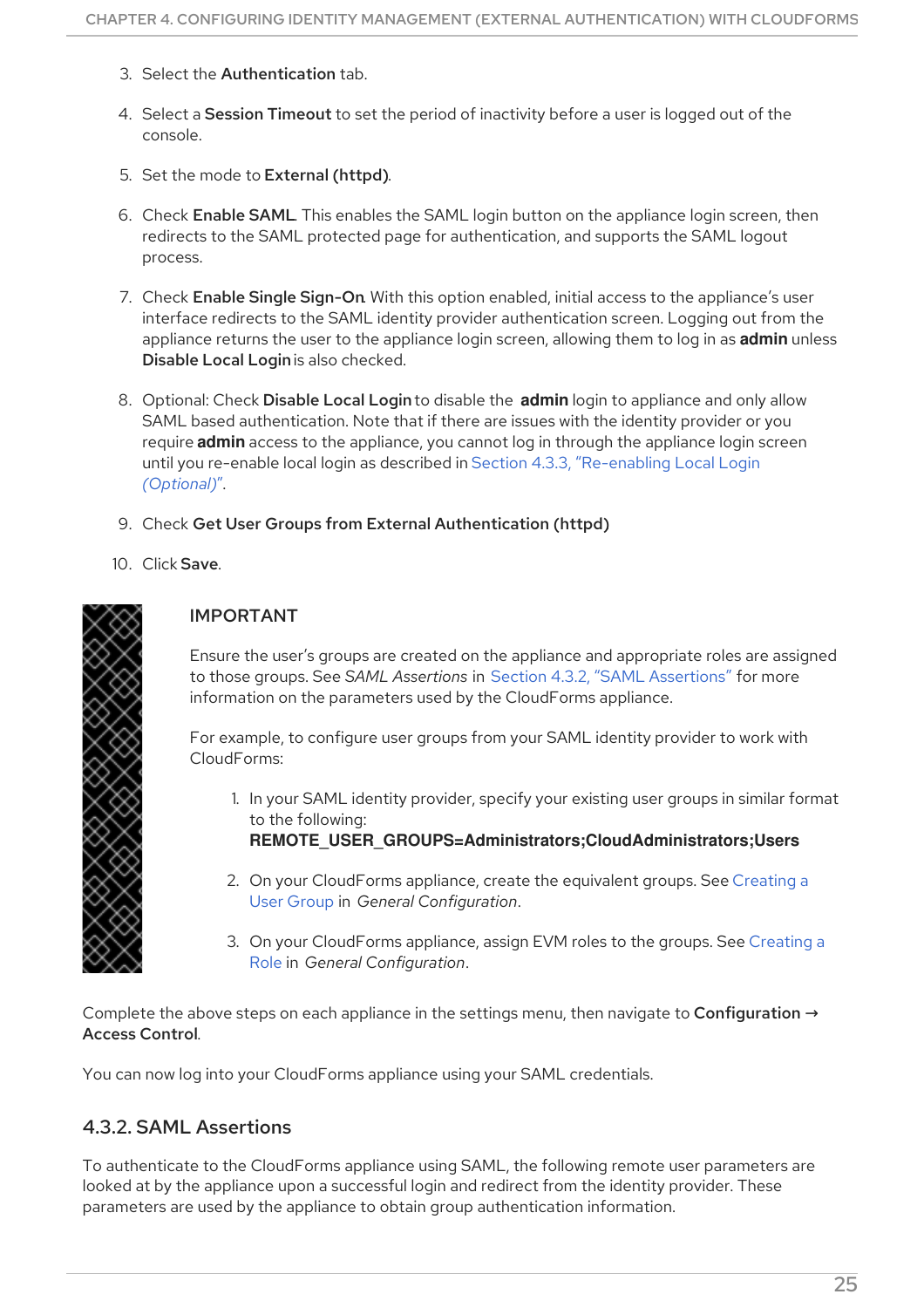<span id="page-29-1"></span>

| <b>HTTP Environment</b> | <b>SAML Assertion</b> |
|-------------------------|-----------------------|
| REMOTE_USER             | username              |
| REMOTE_USER_EMAIL       | email                 |
| REMOTE_USER_FIRSTNAME   | firstname             |
| REMOTE_USER_LASTNAME    | lastname              |
| REMOTE_USER_FULLNAME    | fullname              |
| REMOTE_USER_GROUPS      | groups                |

For Red Hat SSO, the above SAML assertions can be defined for the appliance client in Red Hat SSO as mappers.

| <b>Name</b> | Category                         | <b>Type</b>          | Property  |
|-------------|----------------------------------|----------------------|-----------|
| username    | <b>AttributeStatement Mapper</b> | <b>User Property</b> | username  |
| email       | <b>AttributeStatement Mapper</b> | <b>User Property</b> | email     |
| firstname   | AttributeStatement Mapper        | User Property        | firstName |
| lastname    | <b>AttributeStatement Mapper</b> | <b>User Property</b> | lastName  |
| fullname    | <b>AttributeStatement Mapper</b> | User Attribute       | fullName  |
| groups      | Group Mapper                     | Group List           | groups    |



#### IMPORTANT

The **fullName** attribute was not available in the default database as of this writing and was added as a user attribute.

#### <span id="page-29-0"></span>4.3.3. Re-enabling Local Login *(Optional)*

If you disabled local login in the CloudForms user interface but need the ability to log in as **admin**, you can re-enable local login using one of the following methods:

#### Re-enabling Local Login from the Appliance User Interface

This method requires the identity provider to be available, and the ability to log in as a user with enough administrative privileges to update CloudForms authentication settings.

- 1. Log in to the appliance user interface as the administrative user.
- 2. From the settings menu, select Configuration  $\rightarrow$  Authentication.